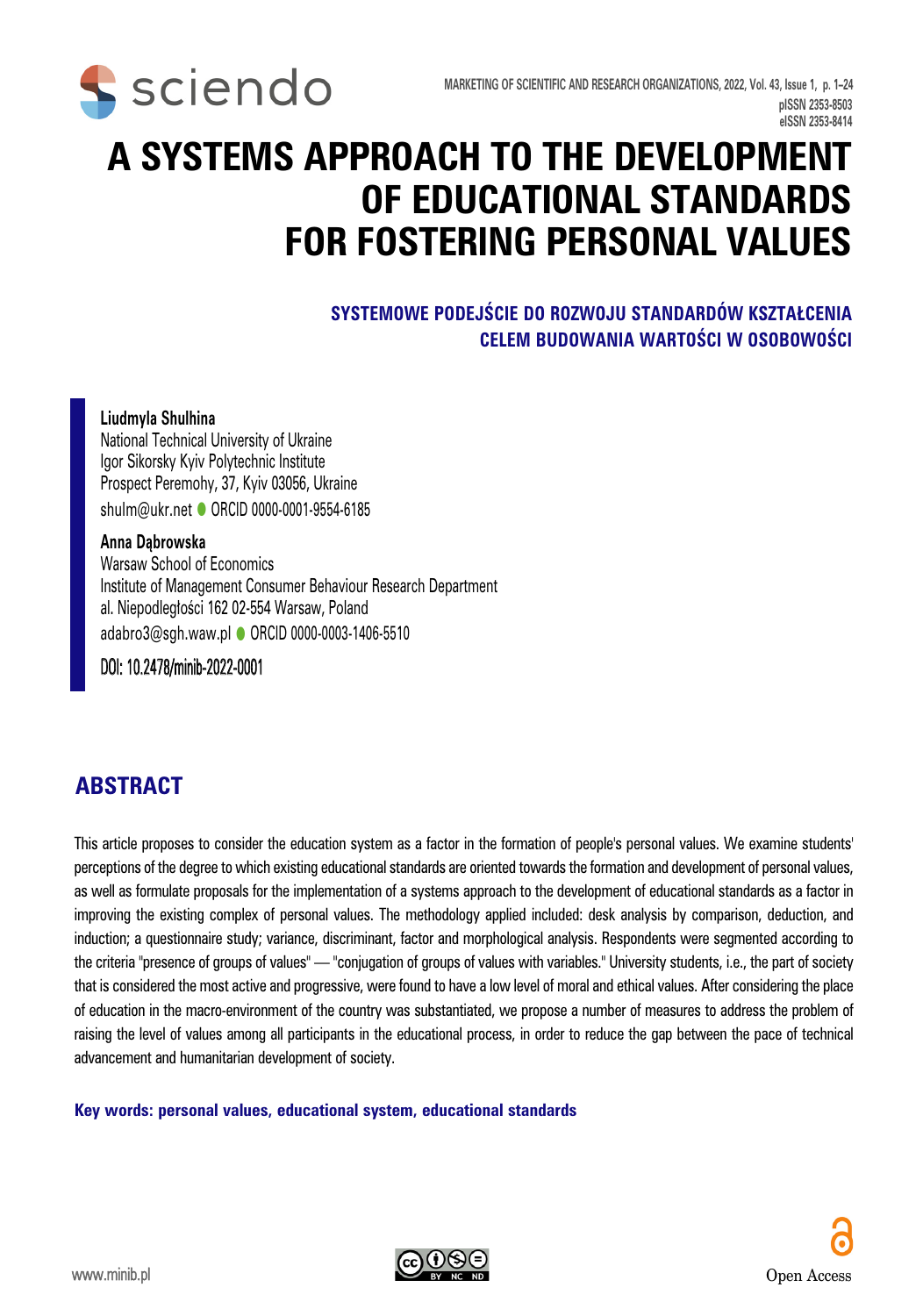### **ABSTRAKT**

W artykule przyjęto założenie, że obecny poziom rozwoju humanitarnego społeczeństwa pozostaje daleko w tyle za wysokim poziomem jego rozwoju technologicznego. Opóźnienie to jest źródłem niezwykle trudnych wyzwań i problemów, z którymi ludzkość już wcześniej musiała się zmierzyć i których intensywność i poziom złożoności wciąż wzrasta. Autorki artykułu proponują uwzględnienie w analizach systemu edukacji, w tym szkolnictwa wyższego, jako czynnika kształtującego zbiór wartości wyznawanych przez jednostkę. Celem artykułu jest zbadanie sposobu postrzegania przez uczniów stopnia ukierunkowania istniejących standardów edukacyjnych na kształtowanie i rozwój wartości osobowościowych. Dodatkową intencją autora jest sformułowanie propozycji realizacji systematycznego podejścia do kształtowania standardów edukacyjnych jako czynnika, który może przyczynić się do poprawy istniejącego zespołu wartości osobowościowych. Aby osiągnąć to zamierzenie, zastosowano metodologię obejmującą: badania desk research, analizy porównawcze, dedukcję i indukcję; badanie ankietowe; analizę wariancyjną, dyskryminacyjną, czynnikową i morfologiczną. Respondenci zostali podzieleni na grupy według kryterium "obecności grup wartości", tj. "sprzężenia grup wartości ze zmiennymi analizowanymi w badaniu". Wyniki analiz wskazują na niski poziom wartości moralnych i etycznych wśród studentów, którzy stanowią tę część społeczeństwa, która jest uznawana za najbardziej aktywną i postępową. Dokonano również analizy miejsca i znaczenia edukacji w makrootoczeniu kraju. Opracowano szereg działań mających na celu rozwiązanie problemu podnoszenia poziomu wartości u wszystkich uczestników procesu edukacyjnego w celu zmniejszenia dystansu pomiędzy tempem rozwoju technicznego i technologicznego a tempem rozwoju humanitarnego społeczeństwa.

**Słowa kluczowe: wartości osobowości, system edukacyjny, standardy edukacyjne**

JEL: A13; I23; Z10

### **Introduction**

Humanity has reached the third millennium AD, having achieved significant success in studying both the infinite microworld and the vast expanses of outer space. All spheres of human activity are developing rapidly, stimulating the acceleration of changes in market relations. This has prompted various new ways of defining the economy, for instance, as a post-industrial economy (Liebiedieva, 2010) or post-industrial globalism (Tolstoukhov, 2003), as an informational economy (Danylovych- -Kropyvnits'ka, 2016), innovative economy (Antokhov, 2019), knowledge economy (Krapivny, 2015), or global converged-network financial economy (Bilorus, Vlasov, Hrycenko, & Yefymenko, 2019) and so on. The studies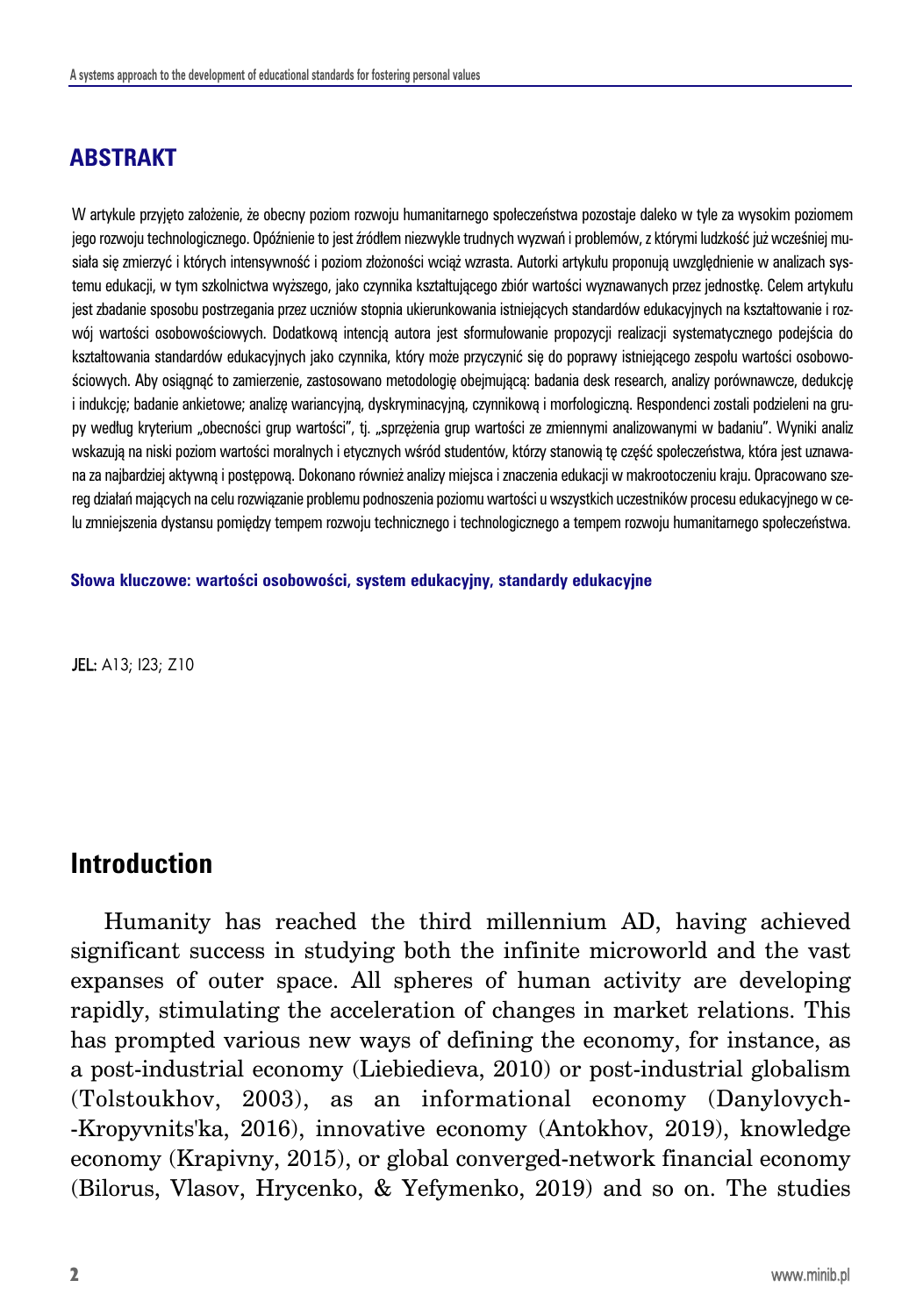that argue in favor of each of the above definitions are mostly optimistic, and this optimism is quite understandable, because it is based on an understanding of the progressive vector of human development, raising the standards of quality of life.

When the expression "quality of life" is used, however, it primarily refers to the material world, which today is full of technological, complex, "smart" devices designed to free people from primitive, routine work and enable them to develop harmoniously. However, even a cursory glance at modern society suggests that, albiet with certain exceptions, it is difficult to call an average representative of that society a "harmoniously developed personality" with a high level of personal values (PV). It is easy to demonstrate this by analyzing such social phenomena as the level of aggression in relations of any scale (from interpersonal to interethnic), the dynamics of crime, wars, environmental degradation due to an unethical attitude to the environment, and many others. However, consideration of these problems is not the subject of our study, and they are mentioned here only to illustrate the contrast between humanity's technical and technological advancement, on the one hand, and its humanitarian development on the other.

In other words, regardless of what definition of the economy is adopted today and how innovative the introduced technologies are, the attention paid to fostering PV is invariably small, not only in Ukraine but also in many other countries. In our view, the fact that the level of humanitarian development of society lags behind the current high level of technological development is a source of extremely difficult challenges and problems that have already faced us and continue to grow and become more complicated. These problems are global, and their severity is due to several factors, among which the following occupy an important place: the level of socio- -economic development; features of traditions, religion, and the political and legal fields; the values promoted by the social elite of a given country (primarily through examples set by the lives of the elite, their real practical activities and not just declarations); the education system and level of education, etc.

As the authors of the present article represent the education sector, we are naturally most concerned about the impact of the educational component on PV. There have been opportunities for detailed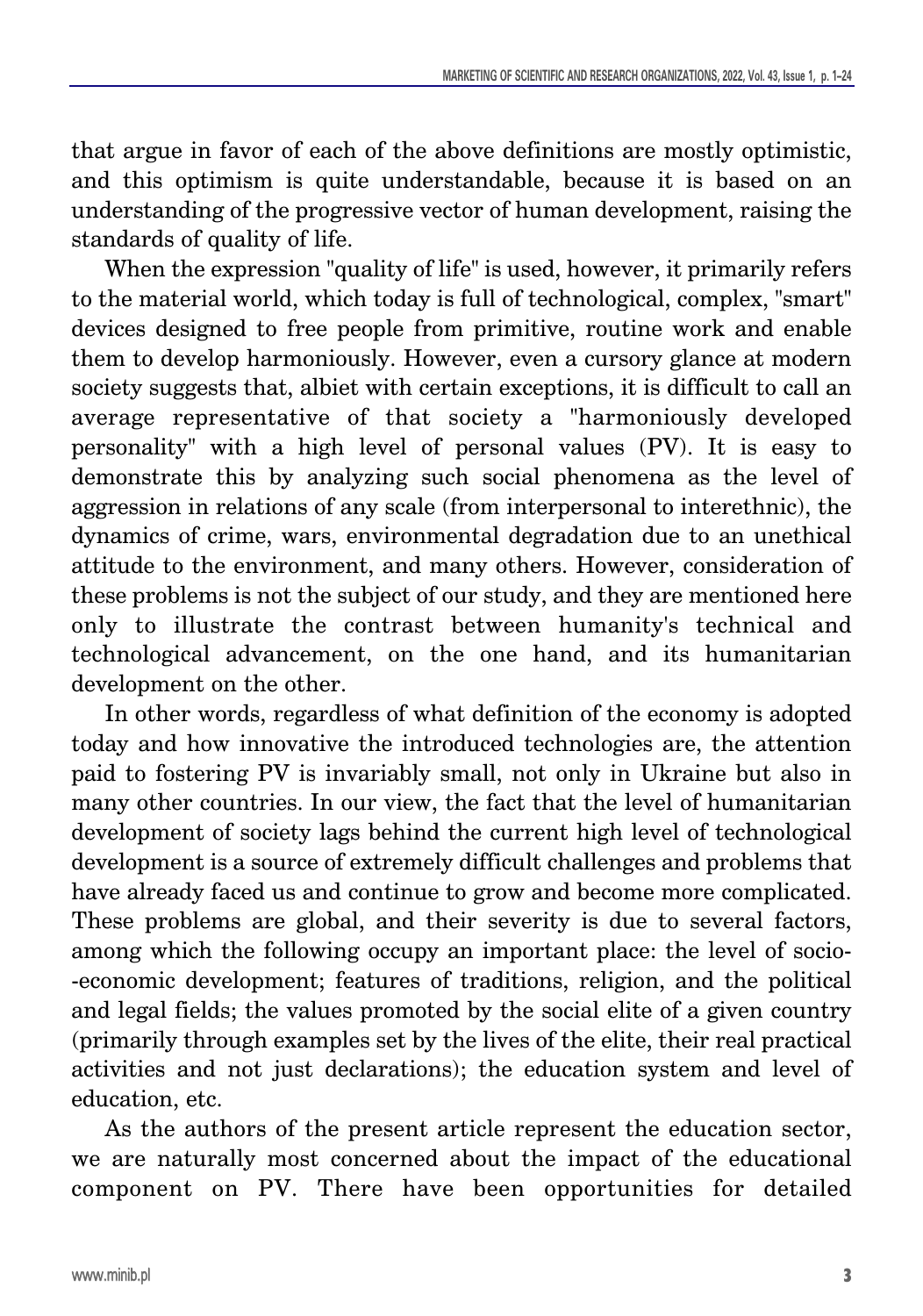consideration of this aspect, both during public discussion in the development of educational standards, and further studies of the dynamics of such development — especially, for instance, in terms of the harmonization of Ukrainian standards with those of the EU. The studies published as a result of such research have described in detail the quantitative and qualitative changes that have taken place in the educational standards of Ukraine under the influence of this harmonization (Shulhina, 2018). One of the most important changes is the development of new standards of higher education, which have replaced the Industry Standards of Higher Education. The new standards are based on a competency-based approach and share the philosophy of defining the requirements for specialists, which is the basis of the international project of the European Commission "Tuning Educational Structures in Europe" (TUNING, 2003). However, we believe that neither the sector nor the New Standards have paid sufficient attention to the development of PV.

Given the complexity and multifaceted nature of the deficit of values in society and the causes of this phenomenon, it is not our aim to simplify the situation and exaggerate the existing opportunities and prospects for its improvement. At the same time, we are convinced that the urgency of the problem of humanity and humanism in Ukraine and the world is so high, and the risks of using modern technologies by people with inappropriate values are so significant, that it is necessary to intensify the search for solutions to the problem. In view of the above, we begin with an analysis of existing educational standards in terms of their focus on the formation of PV, as well as determining how students assess the degree of focus of existing standards on the development of their PV.

### **Literature review**

Our analysis of the literature was carried out in line with the following chain of assumptions:

1 — Galloping rates of technological development (production, management, information, etc.), contrasted against the lagging development of personal values, gives rise to significant risks (for example,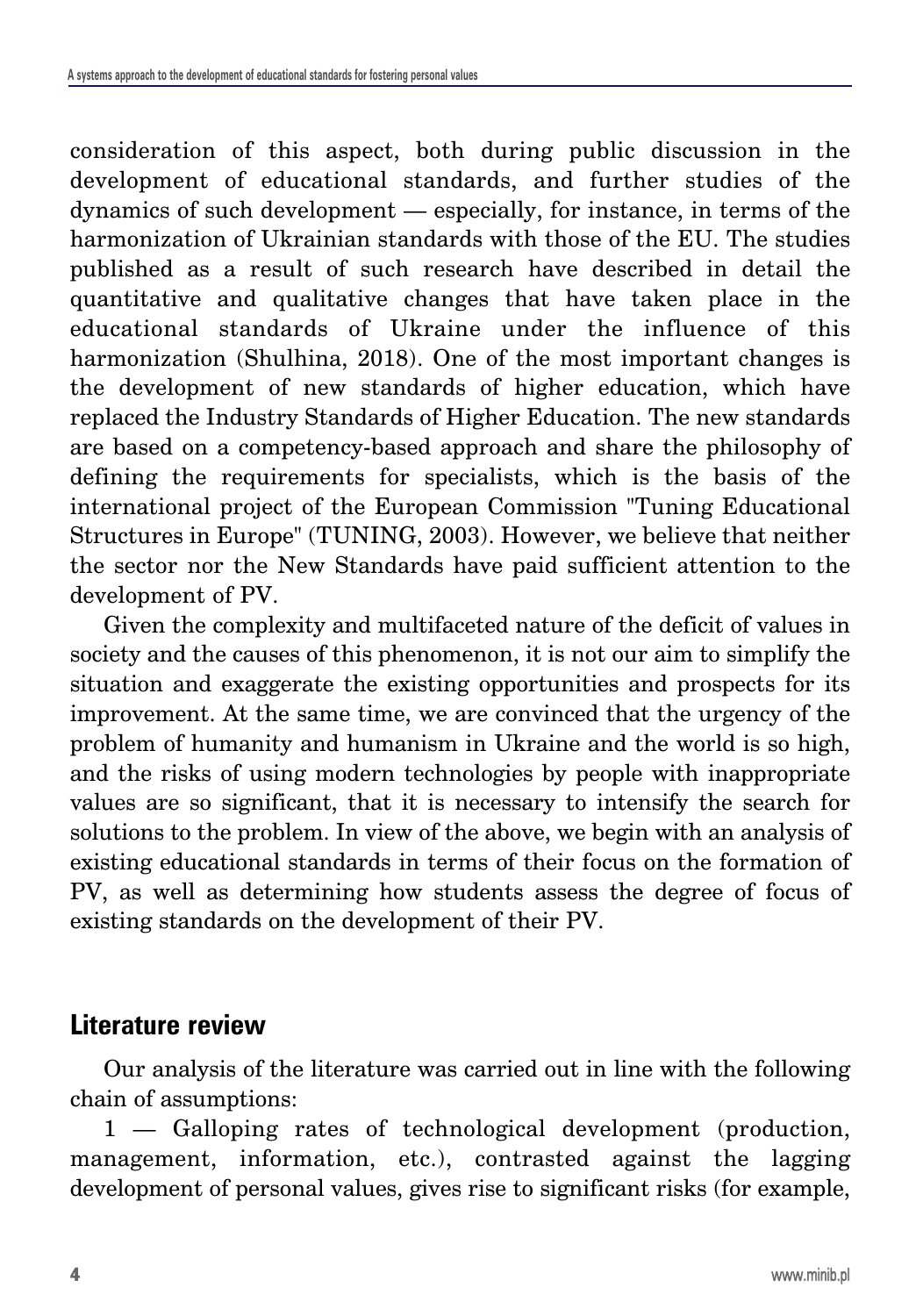at the global level — humanitarian, man-made and environmental disasters, undemocratic changes, totalitarianism, loss of freedoms, etc.) (ECHO, 2014–2018).

2 — The level of these risks can be mitigated by strengthening the humanitarian component in the education of individualss, primarily through the formation of their values, which is a necessary step towards the creation of a civil society, which in turn is a condition for sustainable economic development.

3 — Despite the fact that the complex of PV is formed mostly at an early age under the influence of a complex set of socio-psychological and other factors (Haugland, 2018), the role of the educational component is significant.

4 — Preparing schoolchildren and university students for a life in fierce global competition, educators have developed educational standards, curricula, and study programs that focus on the acquisition of professional competencies, qualifications and competitiveness in the labor market, while attention to other aspects of harmonious personality development has remained minimized or absent (Ukrainian Ministry of Education and Science, 2021).

5 — For the reasons mentioned in 1, this approach is an anachronistic, and the education system needs to be improved by introducing a systems approach to the development of base educational standards, which would include primarily the education of individuals on strong life values, good physical and mental health, and not just the production of highly qualified specialists. In other words, the individual should be educated in the context of their readiness for the modern challenges of forming a civil society, which is impossible without citizens that take a high degree of responsibility both for themselves (their own moral and physical health) and for the environment (social, political, legal, economic, technical and technological, and environmental).

These assumptions in their general form seem so obvious that they do not require additional justification. However, in the process of formulating them , a scientific approach was followed and was based on the results of an analysis of current educational standards, a large number of literature sources (Toftul, 2014; Beck, 2001; Filisofs'ky, 2002; Golovatyi, 2011; Rouz-Akkerman, 2003), as well as largely on personal observations.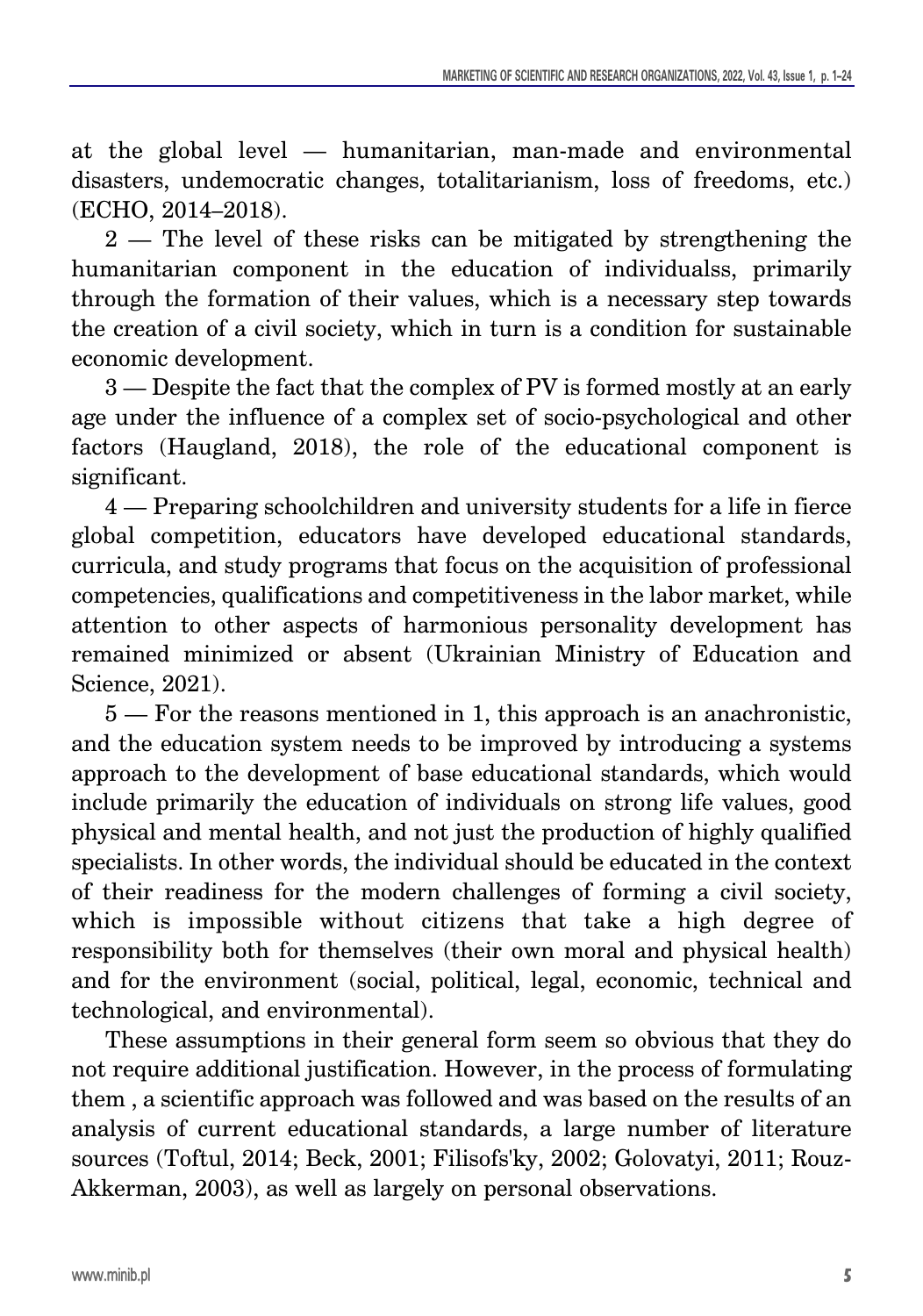However, the information so gathered did not offer answers to the question that interested us most — how to change the education system to improve the complex of PV and thus take another step towards the humanization of society. The search for an answer to this question motivated the objectives and methodology of the present study.

The aim of this study is to examine university students' perceptions of the degree to which existing educational standards are oriented towards the formation and development of personal values, as well as to formulate proposals for the implementation of a systems approach to the development of educational standards as a factor in improving the existing complex of personal values.

## **Research methodology**

The study proceeded in several stages:

- an analysis of the definitions of "personal values" presented in the literature and approaches to their classification — for this purpose we used the methods of desk research, comparison, deduction and induction;
- the selection of a sample of respondents based on a set of approaches: targeted, quota-based and clustered; the sample included 1,518 respondents (716 men and 802 women) from 5 universities in Kyiv (selected with quotas of about 20% of respondents from each university); the age of the respondents — 19–22 years — ensured the presence of about 25% of each age; the respondents were students of 11 different specialties (5 technical and 6 humanities), including 72–76 representatives from each specialty;
- developing standardized questionnaire seeking to identify students' perceptions of the degree to which existing educational standards are oriented towards on the formation and development of PV, including 16 blocks — this number allowed a sufficient array of answers to be obtained that were needed to analyze the moral and ethical, social, legal and personality-oriented PV groups (15 blocks), and the identification block started the questionnaire; the questionnaire only included closed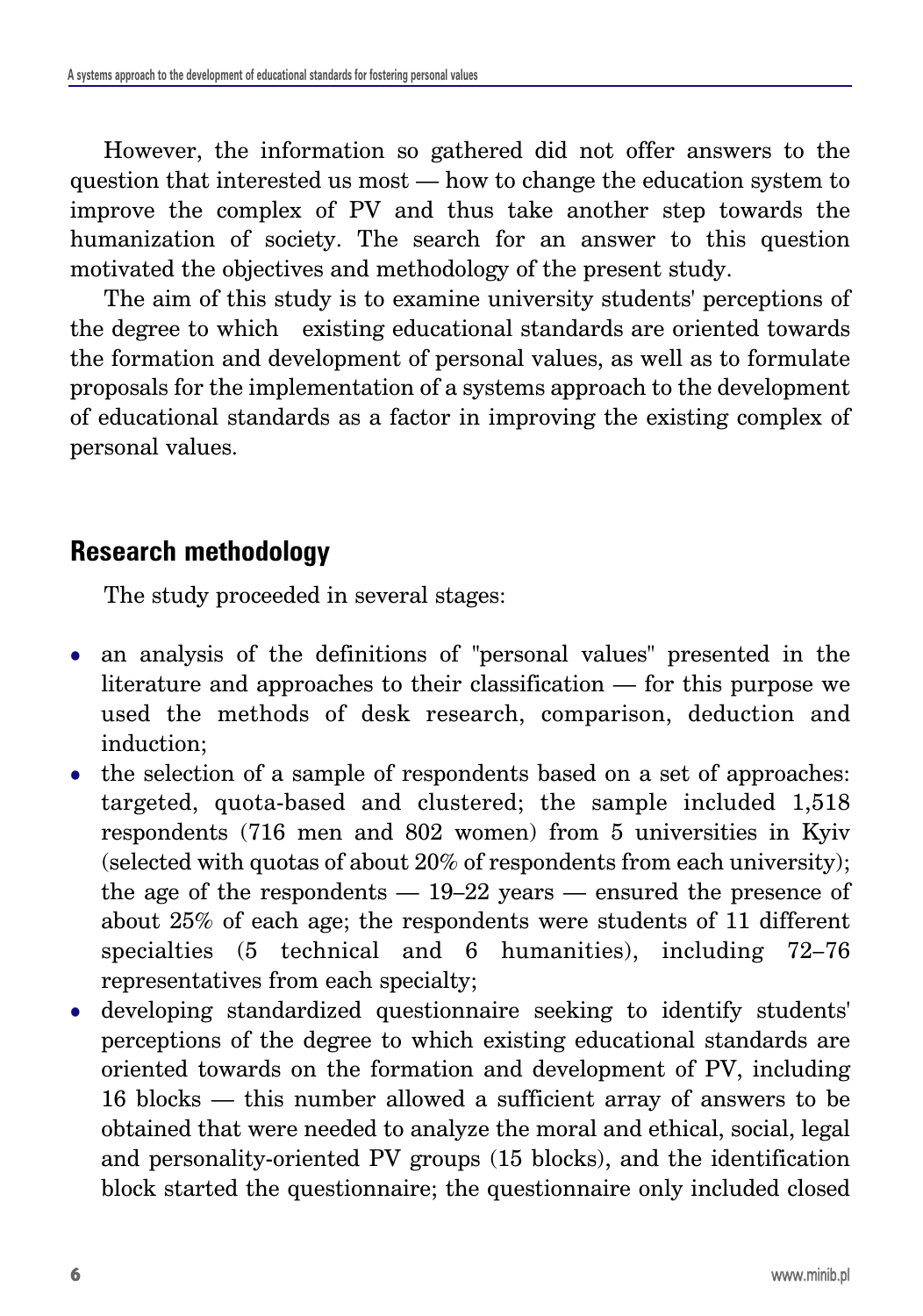questions, which facilitated the coding and systematization of answers at the analysis stage; place of survey — libraries of the selected universities; survey period — October 2019–March 2021;

- <sup>z</sup> processing of the obtained data, identification of the V complexes in the respondents, as well as formulation of conclusions, using the following methods: variance, discriminant and factor analyses, conjugation detection, and structural-functional analysis; all these methods were used automatically using the SPSS software (11th version);
- $\bullet$  the identified discrepancies between the declared characteristics in the normative documents and the actual ones of the respondents' personal values were used to develop proposals for the introduction of a systems approach to the development of educational standards; morphological analysis was used for this purpose.

Given the limitations imposed by the article format, we omit further details of the procedure of the study and proceed instead directly to the explanation of the logic of the survey and description of the results.

### **Presentation of the material**

The research of the PV complex of respondents was conducted on the basis of the classification proposed by the Ukrainian Ministry of Education and Science (2019a). According to this source, the whole set of personal values can be classified into three groups, namely: moral and ethical (dignity, equality, justice, tolerance and cultural diversity, care, honesty and trust); socio-legal (rule of law, intolerance to corruption and favoritism, patriotism, environmental and ethical values, social responsibility) and personality-oriented (self-realization, leadership and freedom).

It should be noted that a variety of approaches to the content and structure of the PV complex can be found in the existingliterature. For example, Schwartz and Boehnke (2004) consider the following list of values: independence, security, discipline and order, freedom of action, enthusiasm, empathy, sensitivity, commitment to progress, creativity, innovation, responsibility, entrepreneurship, wealth, comfort and prestige. However, the classification set out by the Ukrainian Ministry of Education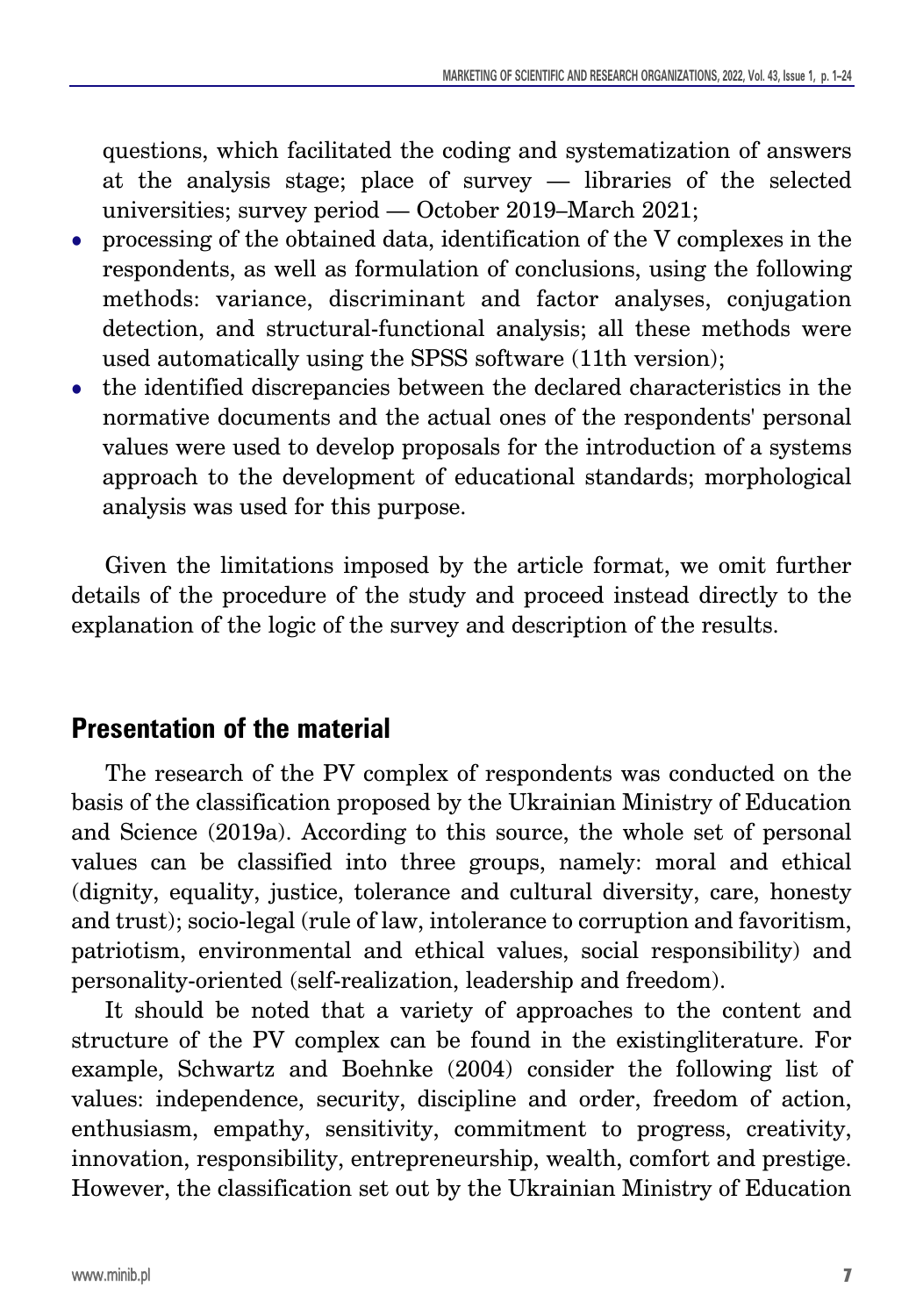and Science (2019a) was selected because the values listed in this source are fundamental ones, based on which the perception, understanding and, consequently, the presence of the whole range of derivative personal values can be based.

The tasks were meant to identify the respondents' understanding of the essence of the listed ethical categories and describe their perceptions of the presence in the existing educational standards of elements aimed at the development of the given PV in the system of student values.

These tasks determined the structure of the questionnaire. The identification block was needed to determine the possible impact of such factors on respondents' responses such as age, gender, specialty, place of study, region of origin, social origin, characteristics of the reference group, types of additional education, hobbies, obstacles / achievements, ideal to follow, life goals and teachers. Each of the next 15 blocks contained a set of questions, the first of which was a question in the form of a closed test with a Likert scale, the answers to which allowed to establish the degree of agreement or disagreement of the respondent with the proposed definition.

The answers to the successive questions in the blocks, formulated in the form of semantic differentials, became a source of information for the main task, as well as the definition of conjugation and the density of the relationships identified. In addition to each block, questions in the form of projection tests were included, on the basis of the answers to which it was determined which factors in the opinion of the students themselves had the greatest influence on the formation of their PV. In addition, responding to the projection tests, students gave information about the structure of the student environment according to the criteria of the degree of PV presence.

The interpretations of the categories which were the basis of the study, and which were chosen from a wide range of options, taking into account their relevance, completeness and accuracy of formulation, are as follows (drawn from: Beck, 2001; Filisofs'kyi entsyklopedychnyi slovnyk, 2002; Rouz-Ackerman, 2003; Toftul, 2014; Universal'nyi slovnyk, 2006):

*Dignity* is a concept of moral consciousness, which expresses the idea of the value of any person as a moral person, as well as the category of ethics, which means the particular moral attitude of the individual to themselves and society's attitude to them, which determines the personal value.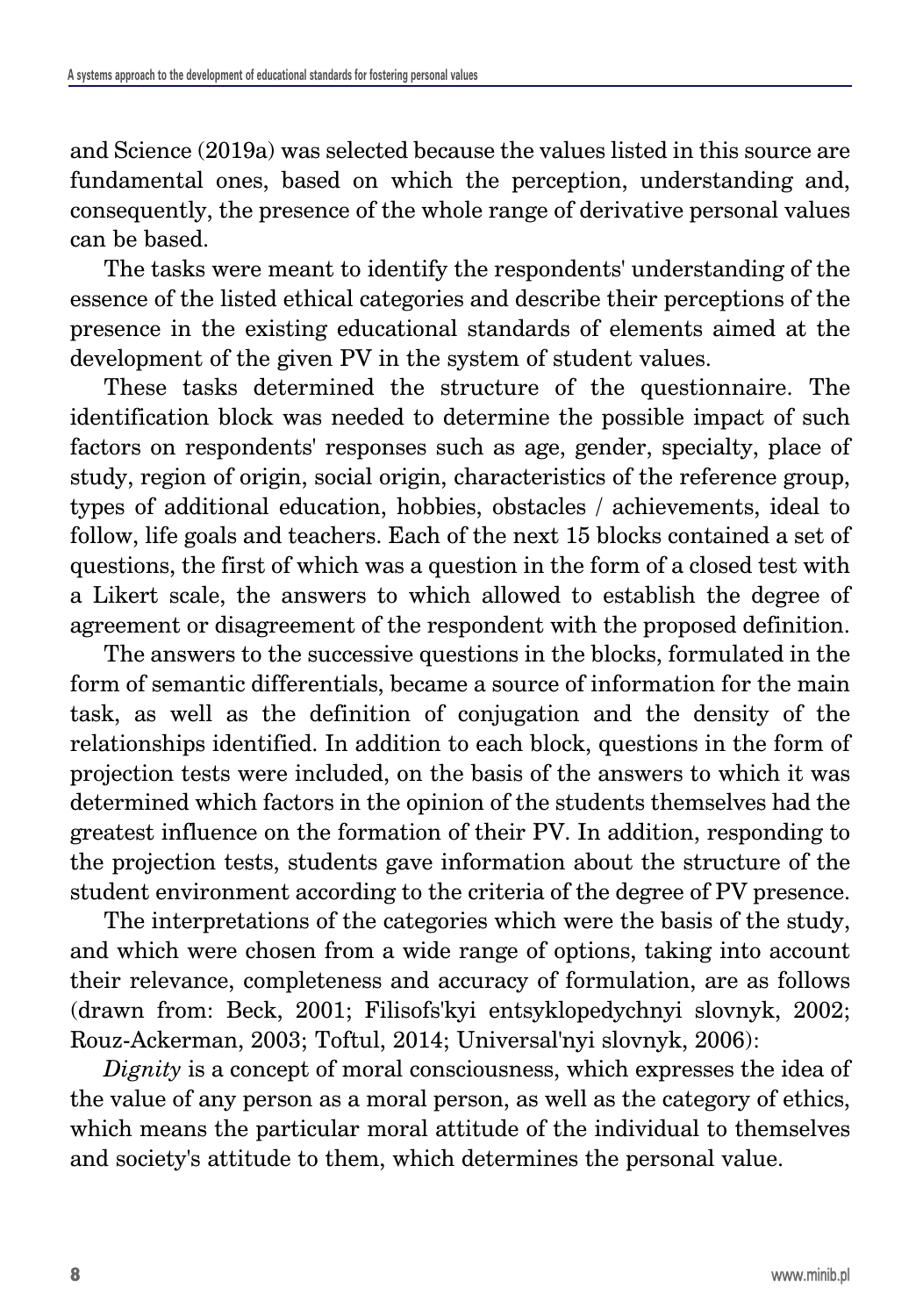Equality, in turn, was viewed from two standpoints — as social equality and equality before the law.

*Social equality* is a social system in which all members of society have the same status in a particular area. Both the political and economic aspects of social equality are considered in the literature. The political aspect of social equality concerns the rules of public administration: the right to participate in elections, the rules for determining leaders, the rights and responsibilities of leaders, *equality before the law*. The economic aspect, in turn, concerns the process of distribution of benefits: the right to work, the distribution of resources, equality of opportunities.

Equality before the law is one of the fundamental constitutional requirements, an important condition for the existence of the rule of law, the basic principle not only of the exercise of individual rights and freedoms, but also the functioning of statehood itself. The real equality of the person before the law and the court is seen as a sign of a law-based state, which ensures the rule of law in all spheres of state and public life.

*Justice* is morality and virtue, vulnerability to both public good and evil. Justice is a socio-ethical and moral-legal category, one of the basic principles of law. The concept of justice means the presence of rights and principles in the social world and expresses their correctness, imperativeness and necessity.

*Tolerance* is respect for the right of another person to be what he or she is. A tolerant person is someone who respects the interests, habits and beliefs of other people, seeks to understand them and reach mutual agreement without violence and pressure. Tolerance for other people's way of life, behavior, customs, feelings, ideas and beliefs is a pre-condition for the stability and unity of societies, especially those that are not homogeneous in religious, ethnic or other social dimensions.

*Care* is a set of actions in relation to an object aimed at its well-being; attention to someone's needs; caring for someone and something.

*Honesty* is one of the main facets of human virtues, a moral quality that reflects one of the most important requirements of morality. It includes truthfulness, principledness, fidelity to commitments, subjective belief in the rightness of the case, sincerity to others and to oneself in relation to the motives by which a person is guided, recognition and observance of other people's rights to what legally belongs to them.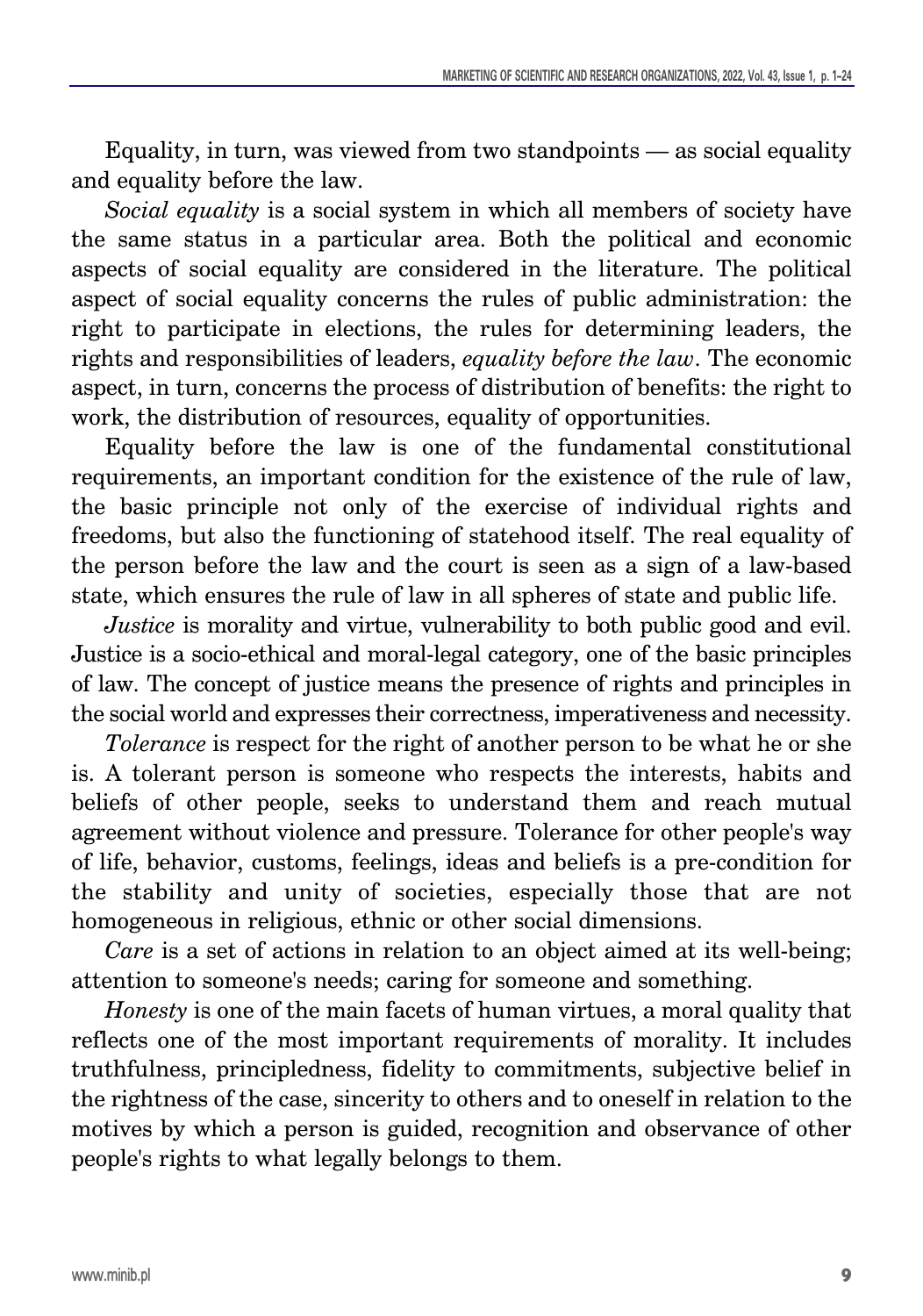*Trust* means confidence in the decency and friendliness of the other party with whom the person who trusts is in a relationship. This confidence is based on the experience of a person who trusts the other person.

The *rule of law* is a fundamental legal principle and doctrine that states that no one is above the law and no one can be punished by the state except for breaking the law, and that no one can be convicted of breaking the law otherwise than in the manner prescribed by law.

Interpretation of the "intolerance to corruption and favoritism" category is divided into components. *Intolerance* is an antonym of the term "tolerance", i.e., an unwillingness/inability to be tolerant to someone / something or an intolerant attitude.

*Corruption* is a negative social phenomenon that manifests itself in the criminal use by officials, public and political figures of their rights and job opportunities for the purpose of personal enrichment.

*Patriotism* is a civic feeling, the content of which is love for the homeland and willingness to sacrifice one's own interests for its sake, devotion to the people, pride in the national culture, a special emotional experience of belonging to a country and its citizenship, language, history, traditions, and a willingness to act in the interests of the homeland and stand up for it if necessary.

*Ecological and ethical values* pertain to the moral and spiritual aspects of the human attitude to the living world and inanimate nature, proper human relations with nature based on the recognition of the moral status of nature, high appreciation of its inner and intangible values, respect for natural rights.

*Social responsibility* is a general sociological category that expresses a person's conscious attitude to the requirements of social necessity, responsibilities, social tasks, norms and values. Responsibility means awareness of the essence and importance of human activity, its consequences for society and social development, the actions of a member of society in terms of the interests of society or its specific group.

*Self-realization* is the realization of an individual's potential when they are aware of themselves.

The category of *leadership* is currently deeply studied and characterized ambiguously. There are several approaches to its interpretation: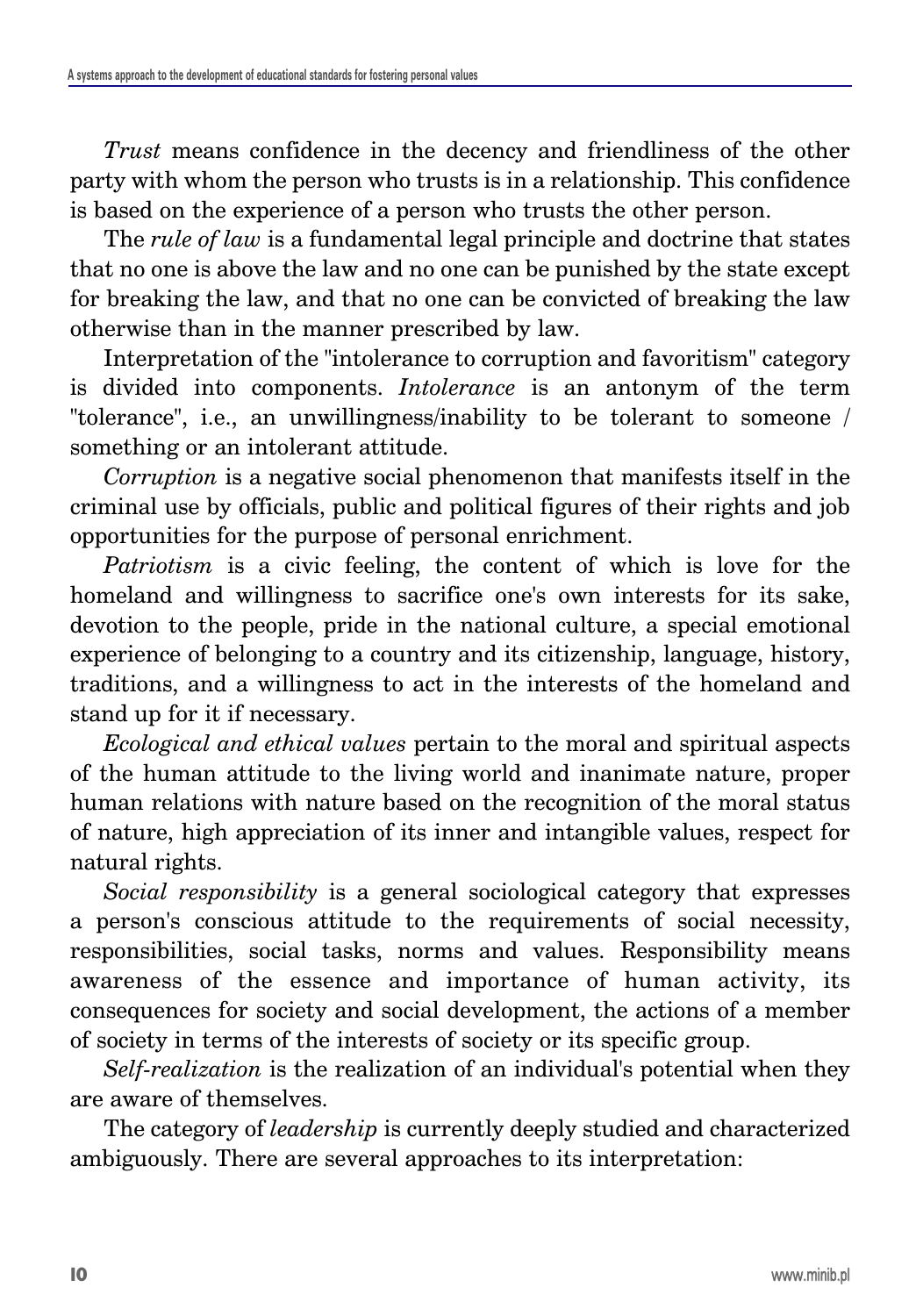- leadership as a kind of power, the specificity of which is the direction from top to bottom, as well as the fact that its bearer is not the majority, but one person or group of people who motivate other members of society to actions;
- leadership as a managerial status, senior and social position associated with decision-making by directing and organizing the collective behavior of some or all members of society;
- $\bullet$  leadership as the ability to influence other people.

Freedom is the ability to make choices according to one's desires, interests, and goals based on knowledge of objective reality. Legally, freedom is a person's ability to behave in accordance with their will, that is, to do whatever is desired, but not something that harms the freedom and rights of others.

The use of a combination of targeted, quota-based and clustered sampling methods enabled the proportional participation of respondents of different ages, genders, specialties, etc., to be ensured, as provided for in the research program,. To obtain information about the significance of the influence of these factors on the respondents' perception of the value orientation of educational standards, a one-factor analysis of variance was used. Firstly, it should be noted that the assessments were carried out on a 5-point scale, from 1 — minimum attendance to 5 — maximum attendance. However, Tables 1–3 comprise grades in a range from 1 to 3 points, as there were no grades outside the specified limits. In this analysis, a score of 1 was considered very low,  $2 - \text{low}, 3 - \text{average}$ . The average values of variables and maxima by factor layers made it possible to identify three groups of variables according to the degree of influence on the respondents' assessments and to make preliminary assumptions. From the large number of variables that were taken for analysis, one variable from each of the three groups in Table 1 were included.

Given that the respondents' perception of the personal values within one group was almost the same, the fragments selected for illustration represented average statistics for the whole group of moral and ethical (Table 1), social and legal (Table 2) and personality-oriented (Table 3) characteristics.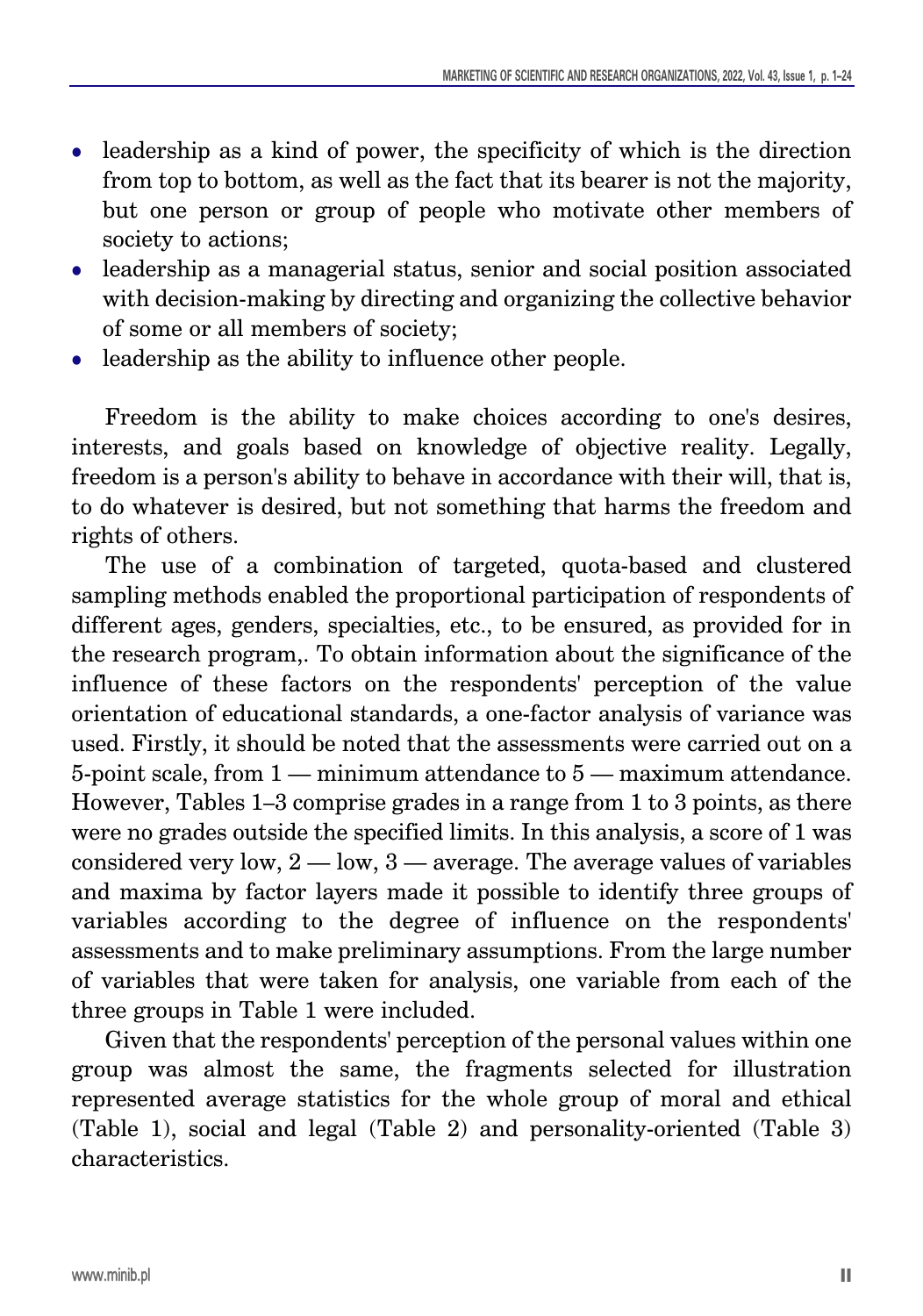| <b>Variables</b> | Codes | Number of<br>observations | Average<br>values | <b>Standard</b><br>deviations | <b>Standard</b><br>errors<br>of averages | 95%<br>confidence<br>intervals |                       | Min          | <b>Max</b> |
|------------------|-------|---------------------------|-------------------|-------------------------------|------------------------------------------|--------------------------------|-----------------------|--------------|------------|
|                  |       |                           |                   |                               |                                          | Lower<br>limit                 | <b>Upper</b><br>limit |              |            |
| Specialization   | 1     | 1,158                     | 1.43              | 0.497                         | 0.036                                    | 1.40                           | 1.46                  | 1            | 11         |
|                  | 2     | 322                       | 1.49              | 0.501                         | 0.038                                    | 1.41                           | 1.47                  | 1            | 11         |
|                  | 3     | 18                        | 1.61              | 0.489                         | 0.044                                    | 1.43                           | 1.49                  | 1            | 11         |
|                  | Total | 1,498                     | 1.44              | 0.496                         | 0.037                                    | 1.41                           | 1.47                  | 1            | 11         |
| Social Origin    | 1     | 1,224                     | 2.92              | 1.351                         | 0.134                                    | 2.92                           | 3.23                  | $\mathbf{1}$ | 5          |
|                  | 2     | 257                       | 2.95              | 1.345                         | 0.125                                    | 2.76                           | 3.14                  | 1            | 5          |
|                  | 3     | 19                        | 2.93              | 1.361                         | 0.132                                    | 2.70                           | 3.19                  | $\mathbf{1}$ | 5          |
|                  | Total | 1,500                     | 2.93              | 1.349                         | 0.133                                    | 3.09                           | 3.26                  | 1            | 5          |
| Ideal to Emulate | 1     | 1,227                     | 5.02              | 2.123                         | 0.189                                    | 4.62                           | 5.42                  | 1            | 7          |
|                  | 2     | 255                       | 5.05              | 2.121                         | 0.194                                    | 4.66                           | 5.45                  | $\mathbf{1}$ | 7          |
|                  | 3     | 16                        | 5.01              | 2.134                         | 0.197                                    | 4.69                           | 5.43                  | 1            | 7          |
|                  | Total | 1,498                     | 5.02              | 2.123                         | 0.191                                    | 4.63                           | 5.44                  | 1            |            |

#### **Table 1. Three-layer analysis of variance of the factor "assessment of the focus of educational standards on the formation of moral and ethical personal values"**

According to the data in Table 1, more than 77% of respondents believe that the focus of educational standards on the formation in students of the group of moral and ethical personal values is extremely insufficient, and only 1.2% of respondents gave this indicator an average rating. Table 1 presents data on three variables, the first of which — "Specialization" demonstrates the practical absence of its impact on the assessments of respondents. At the same time, the second variable "Social Origin" had a slight influence on the respondents' assessments, and the third factor was the most influential — the presence of an ideal for the respondents to emulate. We can assume that the very fact of the existence of such an ideal in the life of a young person, which is the embodiment of high PV, is to some extent evidence of the presence of this PV in the respondent.

Estimates of the group of social and legal PV differed a little from the previous ones — the vast majority pointed to the low level of focus of educational standards on their formation (Table 2).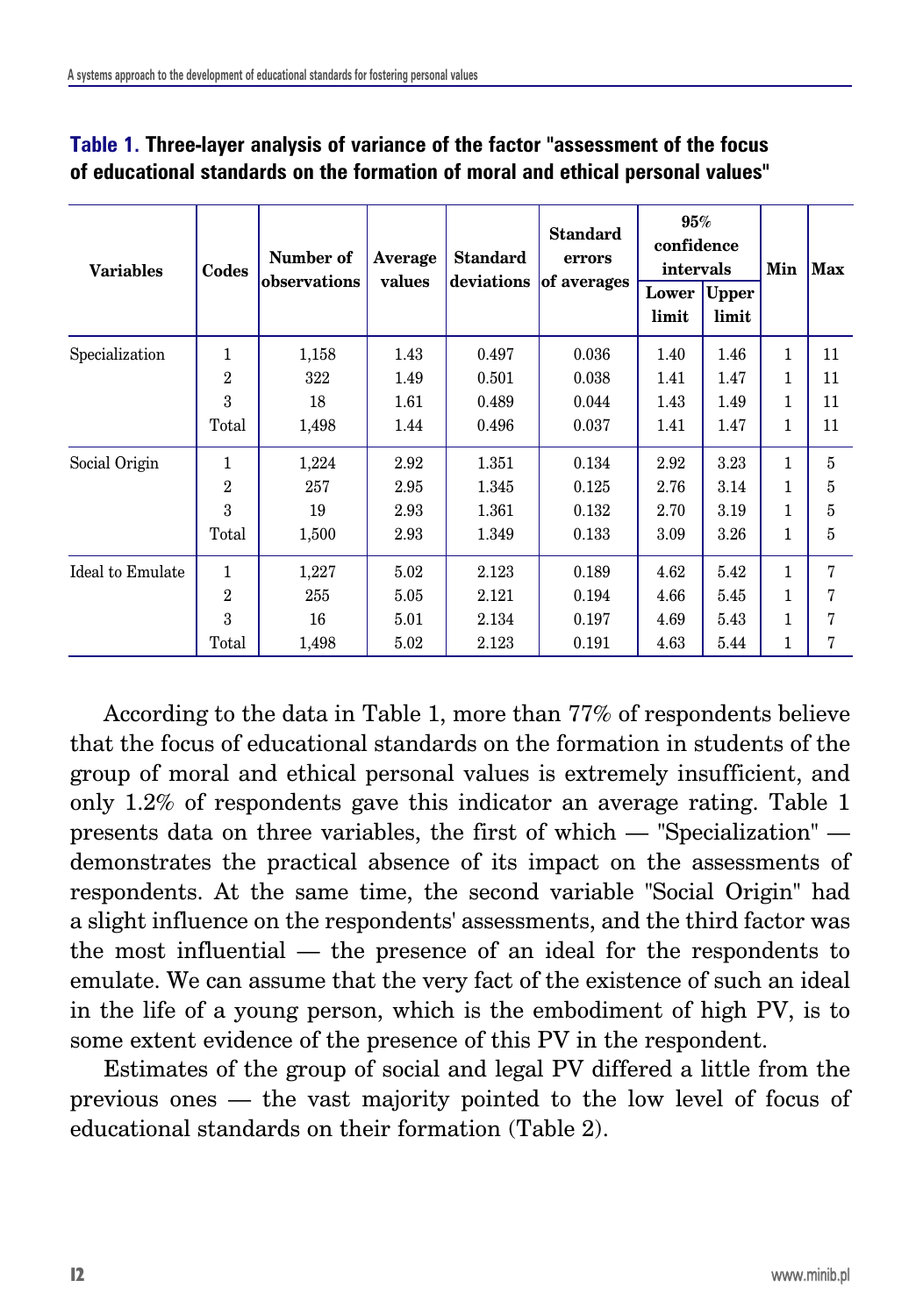| <b>Variables</b> | Codes          | Number of<br>observations | Average<br>values | <b>Standard</b><br>deviations | <b>Standard</b><br>errors<br>of averages | 95%<br>confidence<br>intervals |                | Min          | Max            |
|------------------|----------------|---------------------------|-------------------|-------------------------------|------------------------------------------|--------------------------------|----------------|--------------|----------------|
|                  |                |                           |                   |                               |                                          | Lower<br>limit                 | Upper<br>limit |              |                |
| Gender           | 1              | 1,153                     | 1.34              | 0.477                         | 0.038                                    | 1.27                           | 1.42           | $\mathbf{1}$ | 2              |
|                  | $\overline{2}$ | 326                       | 1.38              | 0.487                         | 0.033                                    | 1.32                           | 1.45           | 1            | $\overline{2}$ |
|                  | 3              | 21                        | 1.41              | 0.493                         | 0.029                                    | 1.35                           | 1.47           | 1            | $\overline{2}$ |
|                  | Total          | 1,500                     | 1.35              | 0.484                         | 0.036                                    | 1.29                           | 1.43           | 1            | $\overline{2}$ |
| Region of Origin | $\mathbf{1}$   | 1,216                     | 3.41              | 1.428                         | 0.117                                    | 3.29                           | 3.76           | $\mathbf{1}$ | 16             |
|                  | $\overline{2}$ | 261                       | 3.47              | 1.429                         | 0.109                                    | 3.24                           | 3.72           | $\mathbf{1}$ | 16             |
|                  | 3              | 22                        | 3.43              | 1.412                         | 0.123                                    | 3.25                           | 3.51           | 1            | 16             |
|                  | Total          | 1,499                     | 3.42              | 1.428                         | 0.118                                    | 3.28                           | 3.73           | $\mathbf{1}$ | 16             |
| Information      | $\mathbf{1}$   | 1,219                     | 4.72              | 1.636                         | 0.133                                    | 4.46                           | 4.99           | 1            | 7              |
| Channels         | $\overline{2}$ | 259                       | 4.84              | 1.798                         | 0.127                                    | 4.49                           | 5.10           | 1            | 7              |
|                  | 3              | 22                        | 4.96              | 1.844                         | 0.136                                    | 4.53                           | 5.18           | 1            | 7              |
|                  | Total          | 1,500                     | 4.75              | 1.691                         | 0.134                                    | 4.48                           | 5.04           | 1            |                |

#### **Table 2. Three-layer analysis of variance of the factor "assessment of the focus of educational standards on the formation of socio-legal personal values"**

The "Gender" variable is among the variables that had no significant effect on the presence of V. This group also includes such variables as: age, university, specialty, etc. The "Region of Origin" variable indicates the area in which the respondent lived before entering university. This variable indicated the origin of the respondent from one of the 16 regions whose representatives were included in the sample and was included in the list because the regions of Ukraine have certain differences in attitudes towards the values of civil society, such as justice, dignity, intolerance to corruption, etc., which could affect the assessments of respondents.

Taking into account the three variables presented in Table 2, only information channels had a significant impact on the respondents' perception of the categories, and hence on their assessments. The explanation provided to the respondents in the questionnaire to the "Information Channels" variable indicated the need to select the most important sources of information for the respondent in various spheres of life from the provided lists. It is quite logical that this variable showed a significant connection with the choice of assessments by respondents.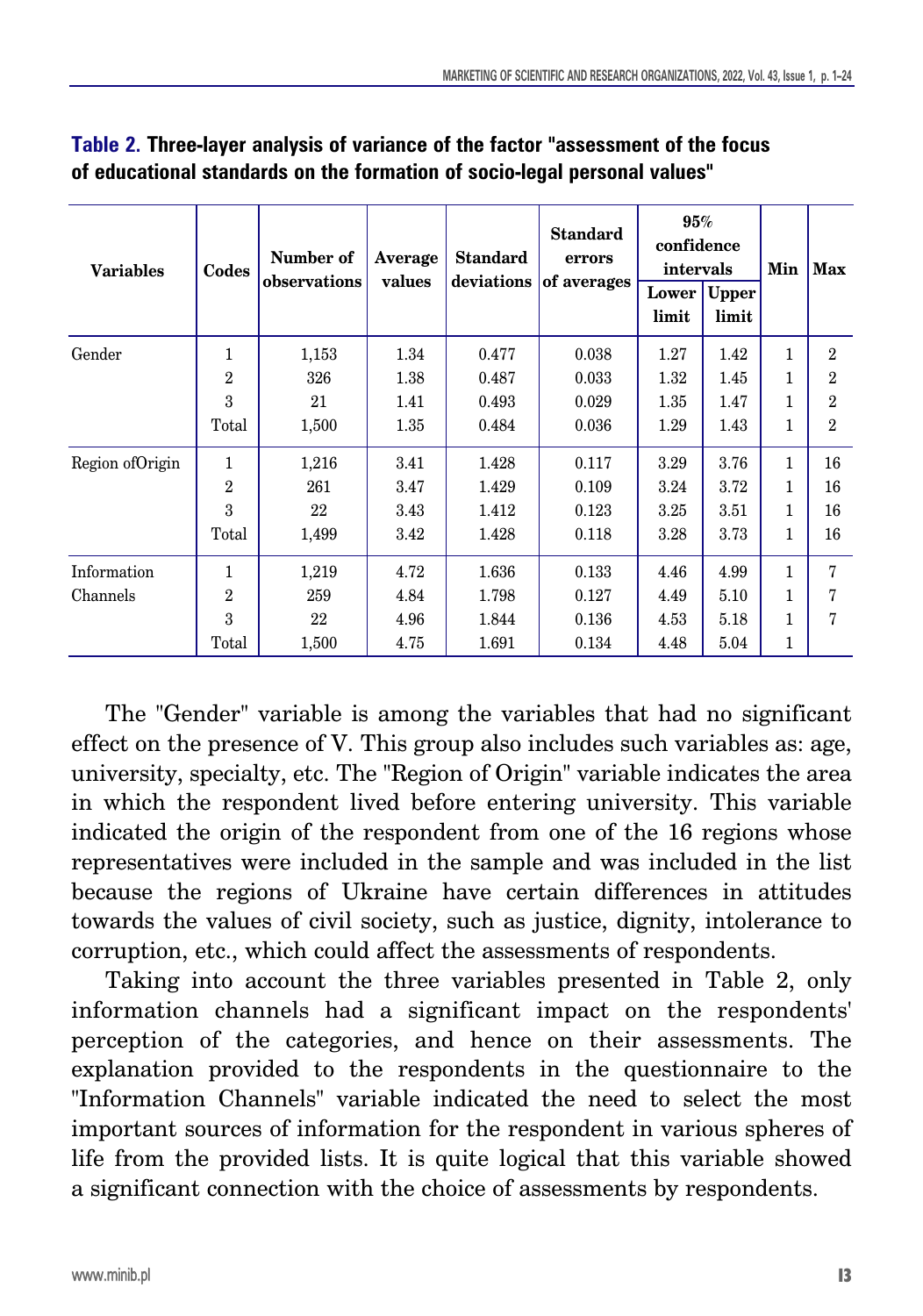The frequency distribution of assessments in relation to the group of personality-oriented PV is somewhat different (Table 3). Compared to the previous two groups, many more respondents (from 21.7% to 27.6%) believed that the focus of educational standards on the formation of personality-oriented PV is unexceptional.

| <b>Variables</b> | Codes          | Number of<br>observations | Average<br>values | <b>Standard</b><br>deviations | <b>Standard</b><br>errors<br>of averages | 95%<br>confidence<br>intervals |                       | Min          | Max            |
|------------------|----------------|---------------------------|-------------------|-------------------------------|------------------------------------------|--------------------------------|-----------------------|--------------|----------------|
|                  |                |                           |                   |                               |                                          | Lower<br>limit                 | <b>Upper</b><br>limit |              |                |
| Place of Study   | 1              | 542                       | 1.32              | 0.475                         | 0.037                                    | 1.28                           | 1.41                  | 1            | $\overline{2}$ |
|                  | $\overline{2}$ | 631                       | 1.36              | 0.484                         | 0.038                                    | 1.31                           | 1.44                  | 1            | $\mathfrak{D}$ |
|                  | 3              | 326                       | 1.41              | 0.492                         | 0.029                                    | 1.34                           | 1.46                  | 1            | 2              |
|                  | Total          | 1,499                     | 1.35              | 0.484                         | 0.037                                    | 1.29                           | 1.42                  | 1            | $\mathfrak{D}$ |
| Reference Group  | $\mathbf{1}$   | 624                       | 2.92              | 1.351                         | 0.134                                    | 2.92                           | 3.23                  | 1            | 14             |
|                  | $\overline{2}$ | 557                       | 2.95              | 1.345                         | 0.125                                    | 2.76                           | 3.14                  | 1            | 14             |
|                  | 3              | 319                       | 2.93              | 1.361                         | 0.132                                    | 2.70                           | 3.19                  | 1            | 14             |
|                  | Total          | 1,500                     | 2.93              | 1349                          | 0.133                                    | 3.09                           | 3.26                  | $\mathbf{1}$ | 14             |
| Achievements     | 1              | 599                       | 5.02              | 2.123                         | 0.189                                    | 4.62                           | 5.42                  | 1            | 10             |
|                  | $\overline{2}$ | 485                       | 5.05              | 2.121                         | 0.194                                    | 4.66                           | 5.45                  | 1            | 10             |
|                  | 3              | 414                       | 5.01              | 2.134                         | 0.197                                    | 4.69                           | 5.43                  | 1            | 10             |
|                  | Total          | 1,498                     | 5.02              | 2.123                         | 0.191                                    | 4.63                           | 5.44                  | $\mathbf{1}$ | 10             |

**Table 3. Three-layer analysis of variance of the factor "assessment of the focus of educational standards on the formation of personality-oriented personal values"**

In addition, the share of those who gave the analyzed indicator the lowest scores almost halved compared to the data in Table 1 (77%) to 36.2–41.6%. In our opinion, the better perception of this group of characteristics is explained by the positive expectations of students studying at university precisely to increase the level of freedom, leadership, and self-realization. They perceive very often their academic success as a guarantee of achieving these goals, which has a positive impact on the assessment of educational standards. However, scores from 1 to 3 on a 5–point scale show the necessity to improve on the situation.

The correlation matrix between some of the variables involved in the analysis, which according to the respondents' assessments could influence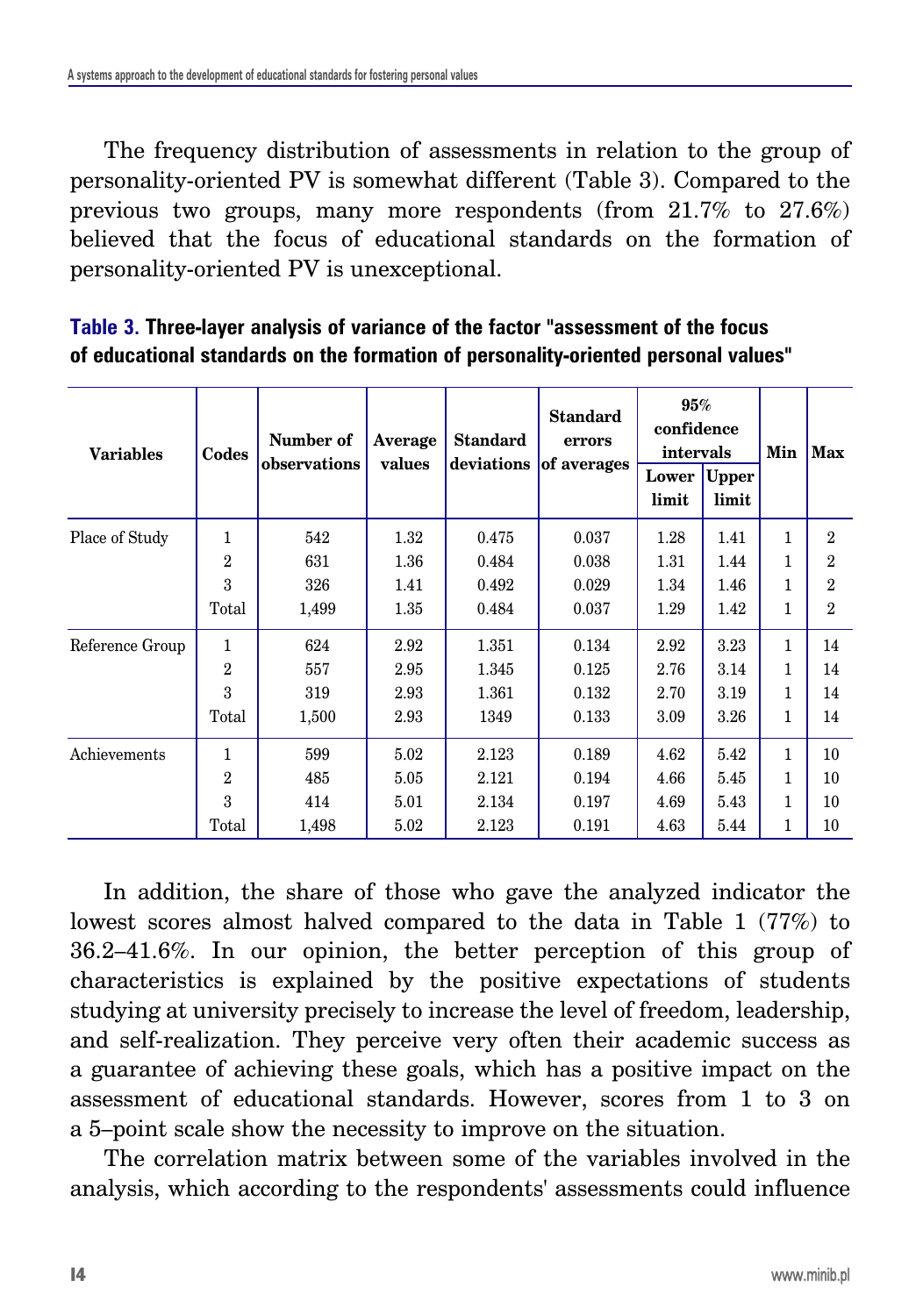the formation of their V, indicates the existence of connections of different strength. Thus, there is an observable relationship between the variables "Additional Education", "Achievements" and "Ideal to Emuulate". The presence of an ideal almost always motivated respondents to obtain additional knowledge, and this in turn contributed to new achievements (Table 4).

| <b>Variables</b>        | <b>Additi-onal Achieve</b><br>education | -ments | Ideal to<br>follow | Social<br>origin | $\beta$ Reference $ $ Specialty<br>group |       | <b>Hobbies</b> | <b>Teachers</b> | Life<br>goals |
|-------------------------|-----------------------------------------|--------|--------------------|------------------|------------------------------------------|-------|----------------|-----------------|---------------|
| Additional<br>Education | 1.000                                   | 0.637  | 0.528              | 0.053            | 0.216                                    | 0.160 | 0.251          | 0.126           | 0.427         |
| Achievements            | 0.637                                   | 1.000  | 0.461              | 0.098            | 0.110                                    | 0.144 | 0.273          | 0.298           | 0.381         |
| Ideal<br>to Emulate     | 0.528                                   | 0.461  | 1.000              | 0.152            | 0.241                                    | 0.059 | 0.403          | 0.189           | 0.659         |
| Social Origin           | 0.053                                   | 0.098  | 0.152              | 1.000            | 0.323                                    | 0.319 | 0.097          | 0.041           | 0.073         |
| Reference<br>Group      | 0.216                                   | 0.110  | 0.241              | 0.323            | 1.000                                    | 0.276 | 0.194          | 0.058           | 0.136         |
| Specialty               | 0.160                                   | 0.144  | 0.059              | 0.319            | 0.276                                    | 1.000 | 0.235          | 0.162           | 0.193         |
| Hobbies                 | 0.251                                   | 0.273  | 0.403              | 0.097            | 0.194                                    | 0.235 | 1.000          | 0.191           | 0.269         |
| Teachers                | 0.126                                   | 0.298  | 0.189              | 0.041            | 0.058                                    | 0.162 | 0.191          | 1.000           | 0.182         |
| Life goals              | 0.427                                   | 0.381  | 0.659              | 0.073            | 0.136                                    | 0.193 | 0.269          | 0.182           | 1.000         |

**Table 4. Fragment of the correlation matrix of group variables**

The average correlation was observed between the variables "Social Origin", "Reference Group" and "Specialty", which indicates a slight influence of the respondents' social environment on their choice of communication groups and future profession. A small correlation was found between such variables as "Hobbies", "Teachers" and "Life Goals". It follows that the influence of teachers on students' choice of hobbies, and hence their life goals is extremely small. Given that an individual's hobbies and life goals are some form of indicator of their PV, the following assumption about the same insignificant influence of teachers on the formation of PV.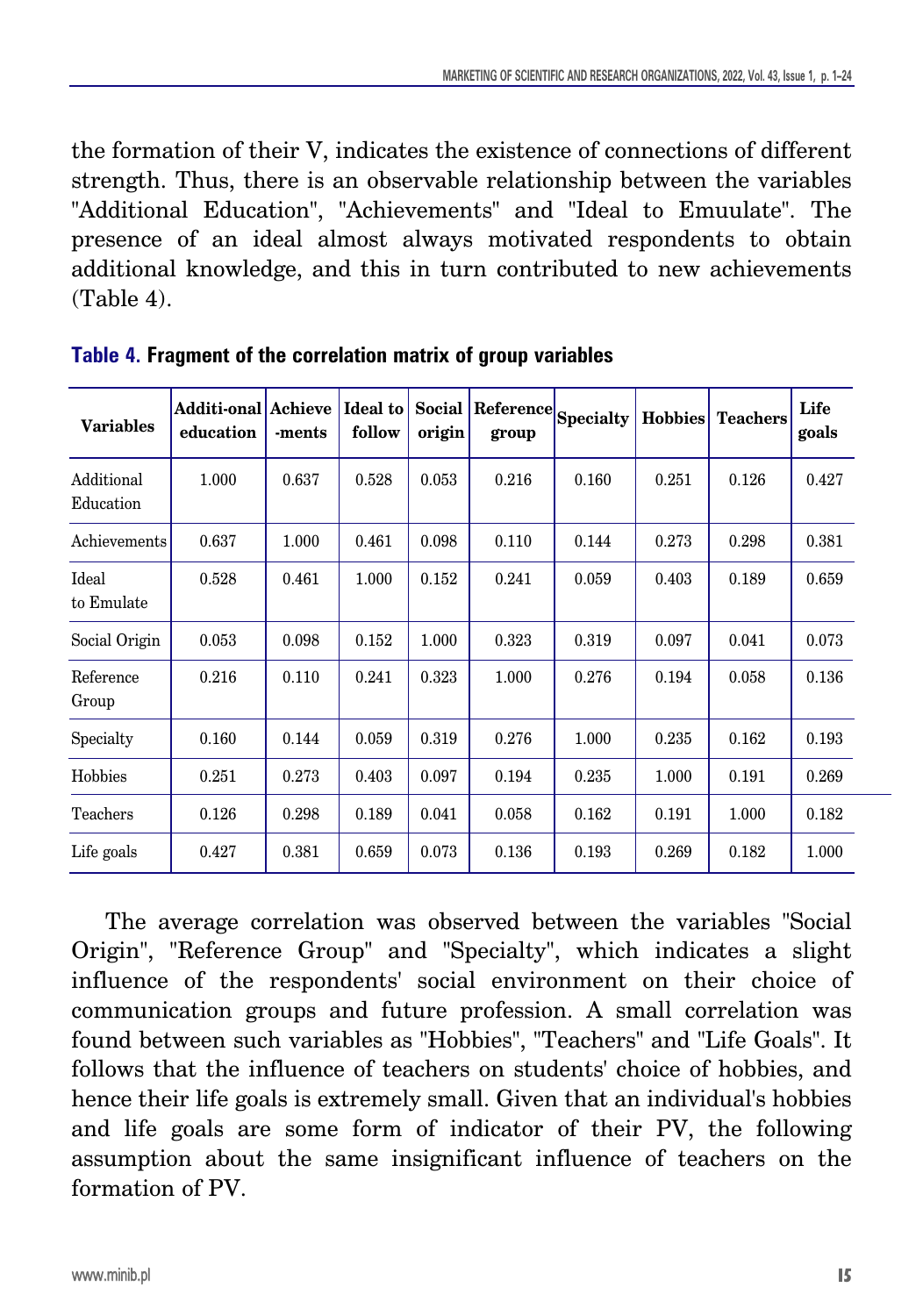Another aspect of the study concerned the identification of the respondents' assessment of the degree of presence of carriers of the studied V in the student environment (table 5).

| Table 5. Segmentation of respondents by the criteria: "Presence of PV groups" — |  |
|---------------------------------------------------------------------------------|--|
| "conjugation of PV groups with variables", %                                    |  |

|                                       | Conjugation of V groups with the most influential variables |                                               |                                                  |  |  |  |  |  |
|---------------------------------------|-------------------------------------------------------------|-----------------------------------------------|--------------------------------------------------|--|--|--|--|--|
| <b>Presence of V groups</b>           | High<br>of all three                                        | Average<br>(there are deviations)             | Low<br>(contrasts present)                       |  |  |  |  |  |
| High in 2 groups                      | Convinced Public<br>Activists.<br>2.4                       | 2<br>Followers of<br>Public Activists.<br>4.7 | 3<br>Sympathize with<br>Public Activists.<br>6.4 |  |  |  |  |  |
| Average (dominated by PO)             | 4<br>Simulators<br>of Public Activists.<br>17.5             | 5<br>Compromise<br>Seekers.<br>21.3           | 6<br>Indifferent<br>to Civil Society,<br>8.2     |  |  |  |  |  |
| Low of all three<br>(their imitation) | 7<br>Conformists,<br>32.1                                   | 8<br>Alienated from<br>Civil Society,<br>1.8  | 9<br>Aggressive Towards<br>Civil Society,<br>4.6 |  |  |  |  |  |

Notes:

1 — PO — abbreviations from "personality-oriented";

2 — the percentage of certain groups is indicated in parentheses

This part of the analysis was considered appropriate in the context of identifying the current situation and identifying opportunities to increase the impact of higher education in the following chain: educational standards, including higher education  $\rightarrow$  development of PV, including level of responsibility  $\rightarrow$  harmoniously developed personality  $\rightarrow$  formation of civil society. It is in this context that projective tests were conducted on the students' perception of their classmates as carriers of high PV, the level of their readiness to defend these PV in today's imperfect society.

The presence of all three groups of PV (according to the respondents) was measured on a 10-point scale and was considered as high if it was from 7 to 10 points, medium — 4–6 points, low — below 4 points. The conjugation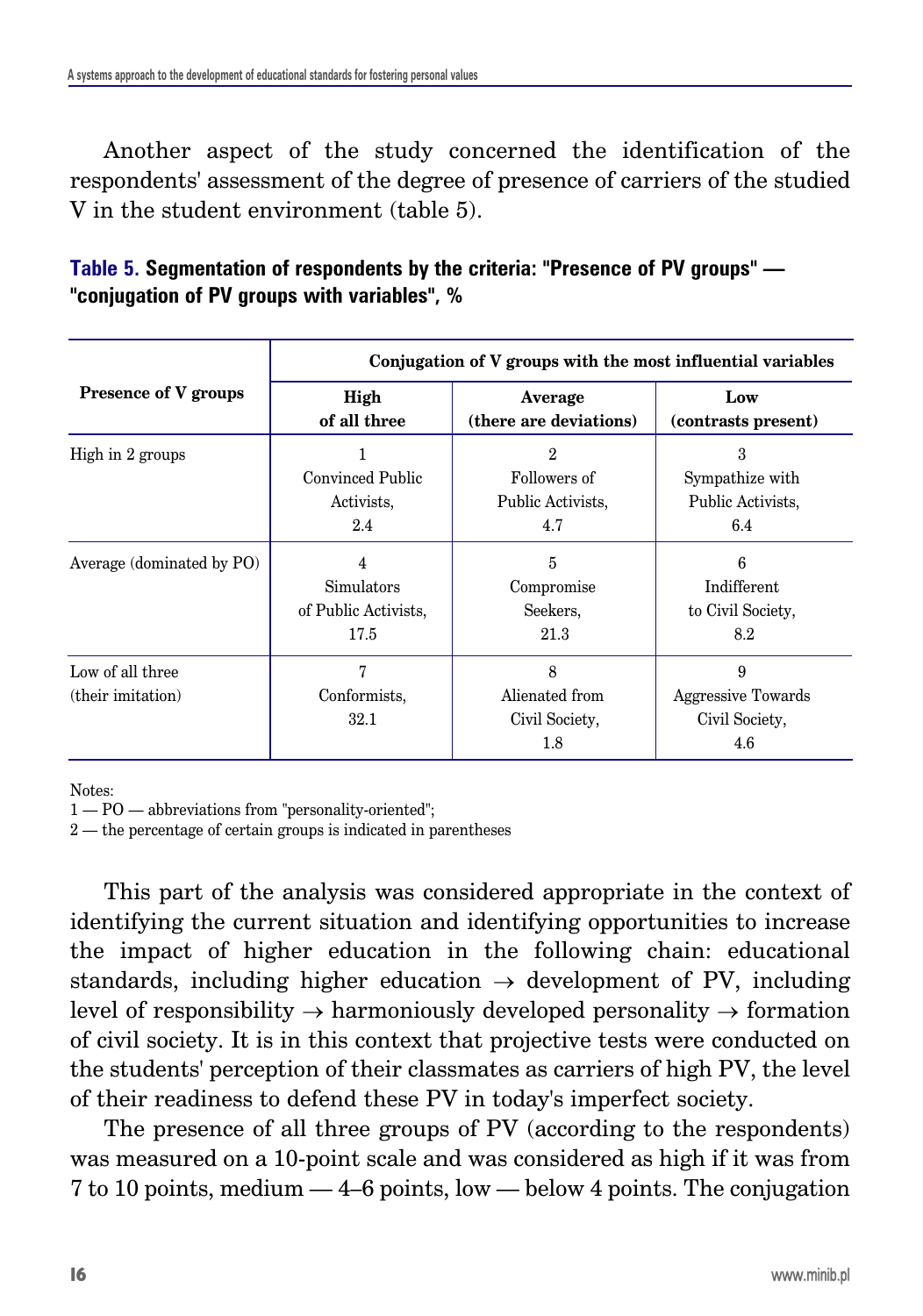between the level of V presence and influential variables was determined by Pearson's formula. All cases when the specified formula showed the most significant chi-square value ( $p < 0.001$ ), were assigned to groups 1, 4 and 7; cases with a relatively significant chi-square value  $(p < 0.01)$  — to groups 2, 5 and 8; and in cases  $p = or > 0.01$  to groups 3, 6 and 9.

According to the most pronounced characteristics and the level of activity/civic position (from the point of view of the respondents), the outlined segments were given conditional names.

From the point of view of respondents, "Convinced Public Activists" (1) are idealists, with a high level of self-motivation for the development of their own PV and at the same time active advocates of the spread of progressive ideas in society. Representatives of segments 2 and 3 differ from them only in the degree of activity in defending their own values in different life situations.

Quite a large segment is formed by the "Compromise Seekers" (5), whose behavior is determined by the predominance in the system of their values of exclusively personality-oriented V, interpreted in a somewhat distorted fashion (for example, freedom for me and freedom for others are understood differently), which in the absence of other PV groups does not contribute to sustainable moral priorities.

The main feature of "Simulators of Public Activists" (4) is the desire to build their own career using popular slogans and the trust of those who sincerely believe in them. However, the largest was the share of "Conformists" (7), who, given the lack of stable moral convictions, adapt very well to any conditions due to their passive acceptance of the existing order of things.

The level of rejection of high V in other segments increases from 6 to 8 and then to 9. Their position within the matrix (Table 5) shows that the "Indifferent" (6) have a mediocre perception of PV, and at the same time they underestimate the importance of civil society as an environment and conditions for their implementation. The term "Alienated" for segment (8) was chosen to emphasize their rejection of both PV and civil society, albeit without the aggression shown by segment 9.

It will be recalled that the these are the results of only a single, quantitative study, which therefore need further confirmation and complementation through qualitative research. However, even the data obtained give grounds to draw some conclusions: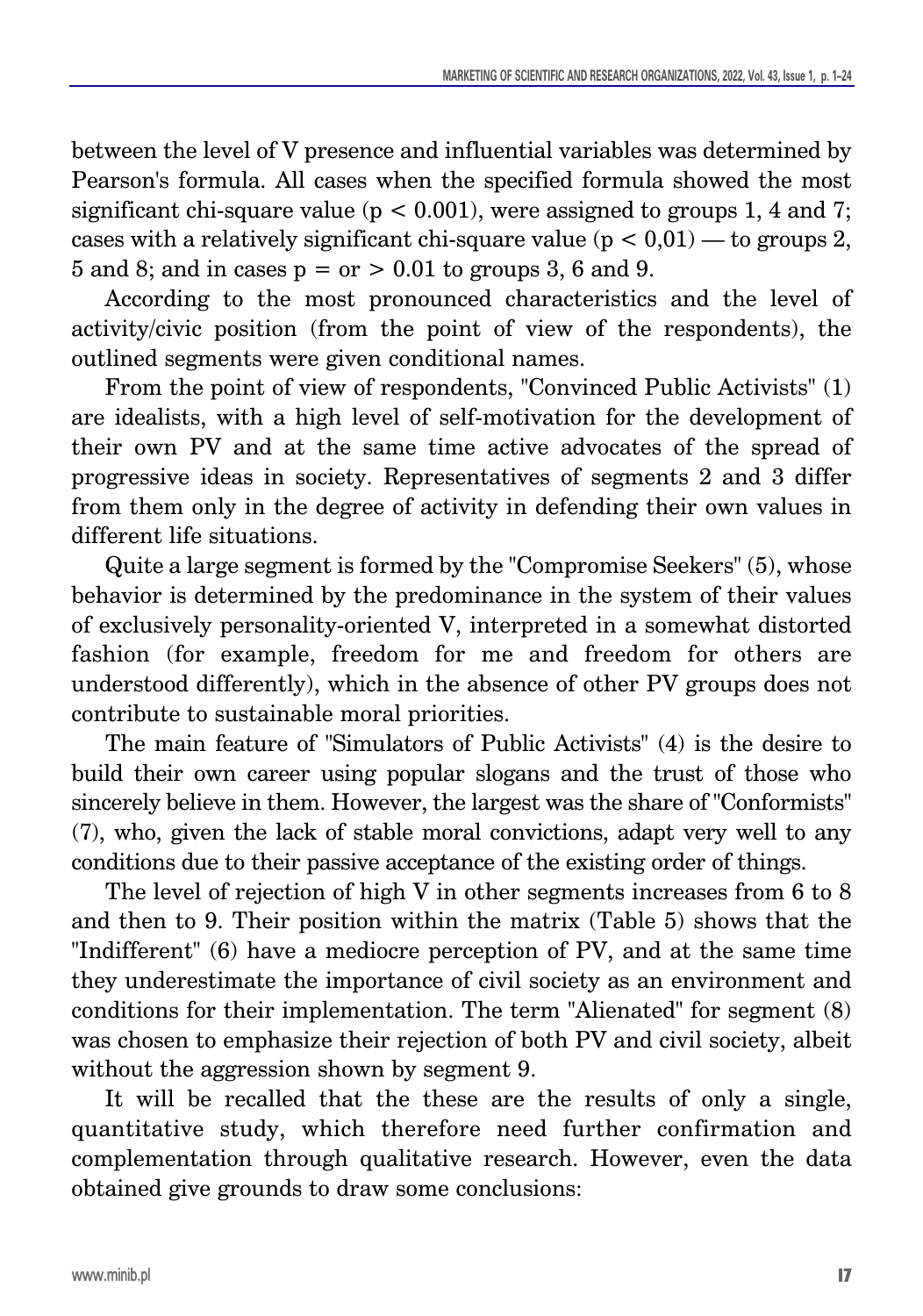- only 7.1% of respondents (the sum of the shares of quadrants 1 and 2) are characterized by a high level of presence of PV and show an active civil position on their advocacy;
- 27.7% of respondents (quadrants 3 and 5) can be considered as a group that is positive about progressive change, but without obvious civic activity;
- $\bullet$  49.6% of respondents (quadrants 4 and 7) are carriers of unstable V with a tendency to their change in any direction depending on the circumstances;
- $\bullet$  14.6% of respondents (quadrants 6, 8 and 9) are the most difficult group in terms of PV development.

In our opinion, these data indicate a low level of PV among university students, i.e., the part of society that is considered the most active and progressive. We are convinced that this conclusion should be considered as a sufficient argument to intensify the development of appropriate measures, and especially in the field of improving educational standards based on a systems approach.

The systems approach will provide the consideration of education as a system of interconnected and therefore interdependent elements (Fig. 1).





Firstly, education depends significantly on the complex environment in which it operates. On the one hand, it is a derivative of all the factors of this environment, and on the other  $-$  it is their determinant. Therefore,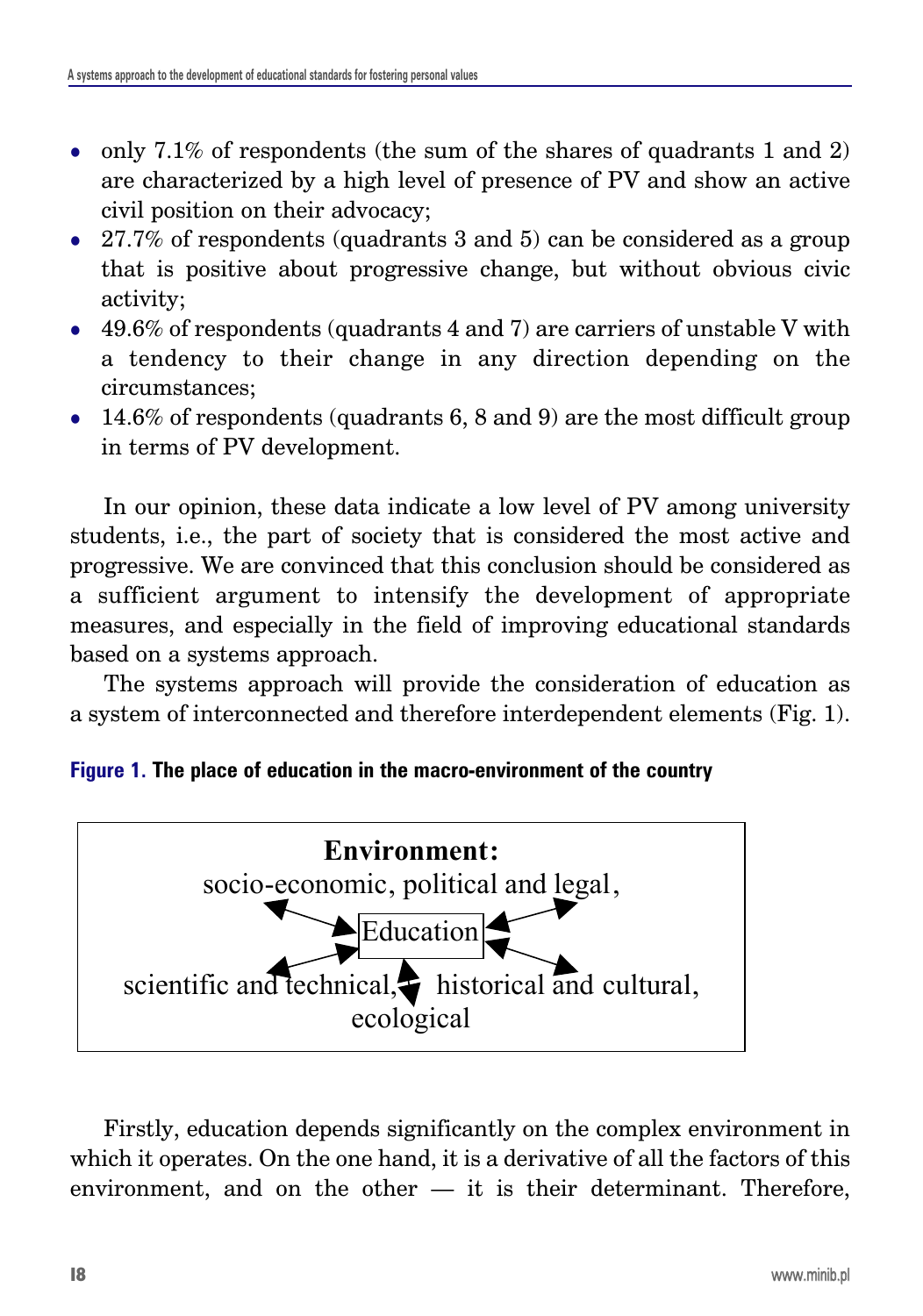ignoring any of these factors is inevitably reflected in the result — that is, at the level of education of the population, the system of PV of its members, and hence the competitiveness of the country. Examples include the decline in the quality of education through underfunding and the deterioration of the psychological atmosphere at universities in Ukraine due to their untimely gaining of autonomy. We consider the granting of autonomy to universities in Ukraine to have been untimely due to the low level of social and legal responsibility, which in practice often leads to administrative arbitrariness, difficult working conditions for teachers etc., and in general to conditions unacceptable for the development of PV. Hence, the first steps to implementing a systems approach should be as follows: 1) the creation of a subsystem of information support solutions, which will allow for the development of 2) a thorough and impartial analysis of the causal links of education with its environment and 3) a strategy for the development of education that is most appropriate to real conditions.

Secondly, education involves the transition of participants in the educational process from a lower level of education to a higher one, and this transition should be as effective as possible. We believe that the effectiveness of education (in general) and the formation of PV (in particular) will be significantly higher if two conditions are met: 1) ideological unity of all educational levels, and 2) sufficient participation and development of each element involved in the educational process.

1) The ideological unity of educational standards at all levels is a necessary condition for the formation of stable PV in individuals. According to the National Qualifications Framework (Ukrainian Ministry of Education and Science, 2019b), 11 levels of education are represented in Ukraine (from preschool to the academic level of higher education). The main ideology of education, regardless of its level, should be the education of harmoniously developed individuals with high PV. However, our analysis of higher education standards has shown that they focus exclusively on instilling professional competencies in students, whereas attention to the development of a mentally and physically healthy personality is minimal. Curricula are built according to standards, and therefore do not take into account the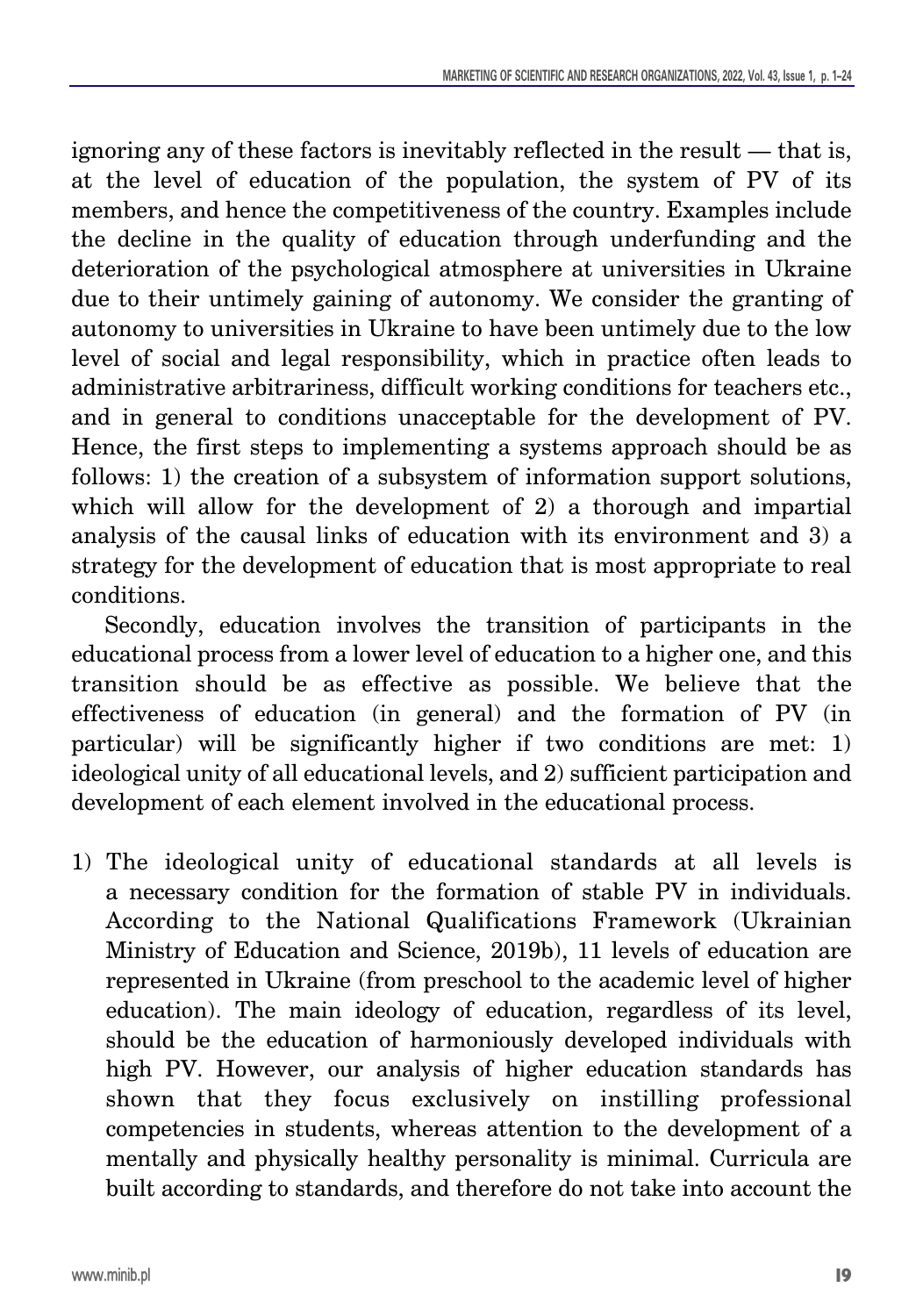needs of young people. The result, although in a very simplified form, is presented in Tables 4 and 5.

2) In the system of higher education, we distinguish the following elements: the core of the system — teachers and students, as well as all possible subsystems — financial, infrastructural, technical, etc. It is clear that all subsystems are important, but teachers/lecturers are crucial for the development of students — not only their qualifications, but also their PV. From Table 4, it follows that a small proportion of teachers are considered by students to be an ideal to emulate, and this is the basis for revising both the current criteria for the selection of lecturers and the requirements for the conditions for their development.

The following sequence of such measures could change the situation for the better:

- to develop and implement a set of progressive and time-tested models of education funding to attract the best applicants for the position of teachers (this is especially relevant in terms of the reduction in public funding for education);
- to adapt the structure of teachers' pedagogical load to the requirements of educational standards developed on the basis of the competence approach; that is, to take into account the time required for the teacher to continuously update their theoretical knowledge and gain the necessary practical experience, as well as for physical and spiritual selfdevelopment, which also involves the development of their PV;
- $\bullet$  to include in the list of criteria of conformity of the candidate for the position of teacher a complex of required PV (which is simple at the current level of development of pedagogical psychology and the corresponding tests) in addition to being qualified in a particular field; to carry out a mandatory examination of the applicant for their psychological and moral fitness to set a positive example for students when hiring, as well as during ongoing certifications;
- $\bullet$  to give more importance to feedback and the evaluation of teachers by students; however, this requirement only makes sense if there is a welldeveloped methodology for interviewing and data analysis, which will ensure an objective assessment of the teacher's work;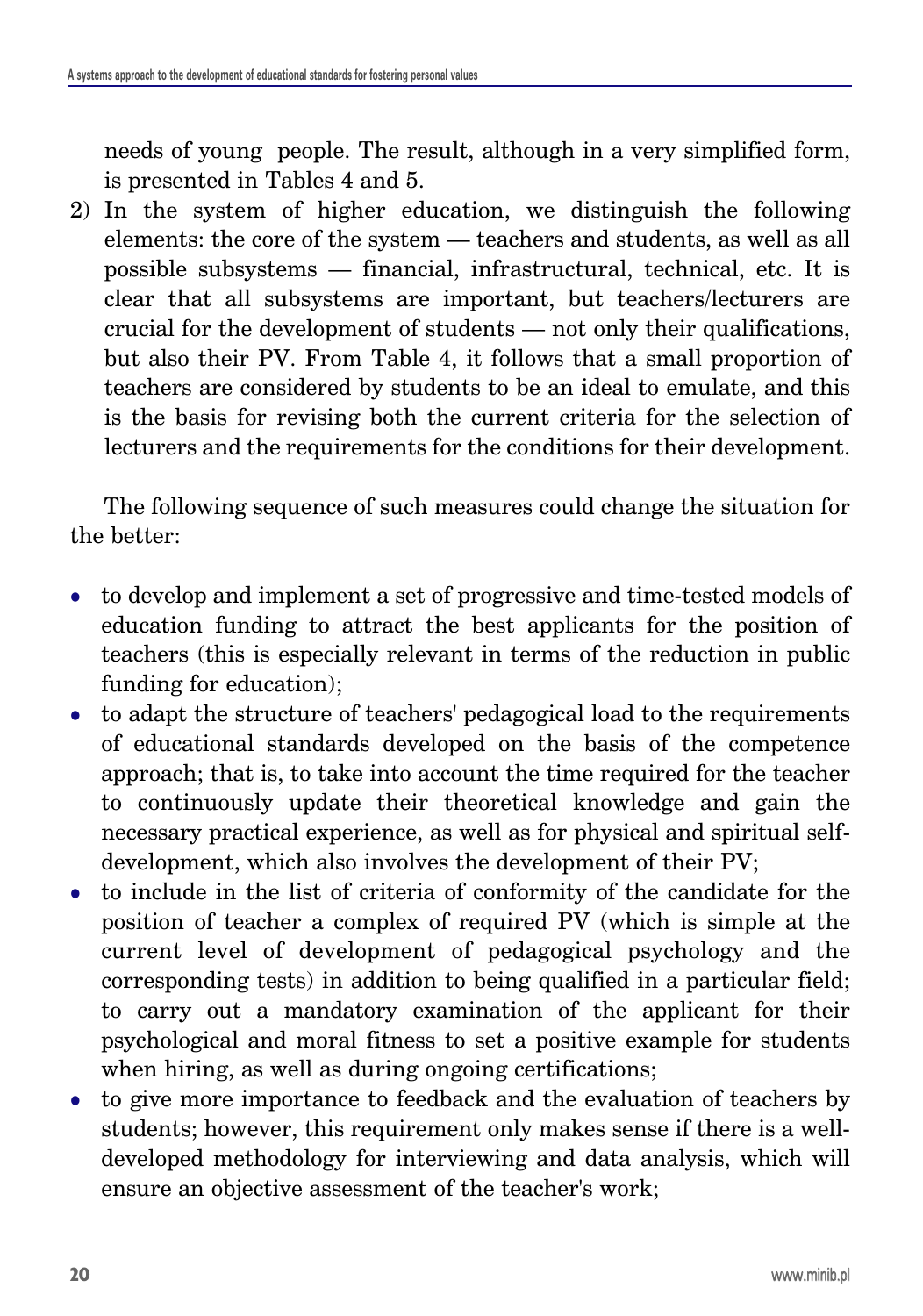• to translate the principle of "student-oriented" education from the declarative to the practical plane; to do this, it is necessary to significantly simplify the bureaucratic structure of universities, aimed today at maintaining authoritarianism in higher education, and to leave only those administrative units that provide qualitative organization of educational and research processes.

Clearly, the proposed proposals are not comprehensive; however, we consider them a priority in solving the problem of raising the level of PV among all participants in the educational process — as a first step towards the greater humanization of society, thus reducing the gap between technical and humanitarian development that in turn should reduce the level of risk in our lives.

### **Conclusions**

An important determinant of the complexity of modern global problems is the growing gap between the levels of technological advancement and humanitarian development of society. This gap, and therefore all the risks associated with it, can be reduced if education, including higher, focuses on fostering harmoniously developed individuals with strong values. However, even the recently developed standards of higher education for the new generation in Ukraine, which are based on a competency-based approach, are aimed primarily at educating a highly qualified specialist without taking their values into account.

Our study of student perception of different specialties of the degree of orientation of existing educational standards on the formation and development of their values in groups of moral, ethical and socio-legal values has shown that, on a 5-point scale, the indicator received scores ranging from 1 point (more than 77% of respondents) up to 3 points (about 1.2% of respondents). In the group of personality-oriented values, these indicators were slightly better: 41.6% and 27.6%, respectively. The correlation matrix of group variables showed a weak correlation between the variables such as "Hobbies", "Teachers" and "Life Goals", which showed the slight influence of teachers on student choices of hobbies, life goals, and hence values.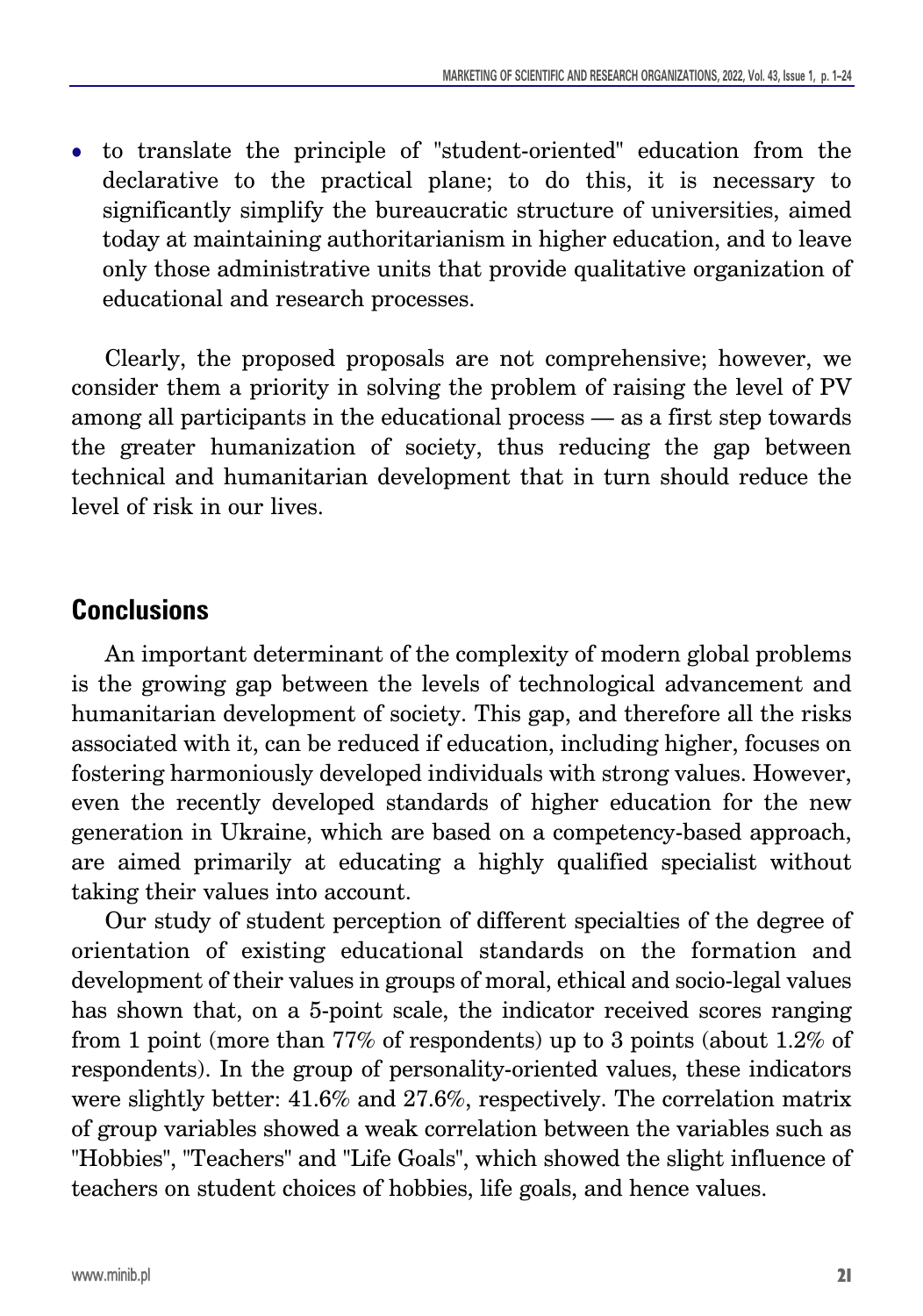Segmentation of respondents by the criteria of "presence of groups of values" — "conjugation of groups of values with variables" revealed only 7.1% of respondents with a high level of values and active citizenship; 27.7% are positive about progressive changes, but without obvious civic activity; 49.6% — with unstable values; and 14.6% have a low level.

We propose a systems approach, whereby education is considered as a system of interconnected and interdependent elements. Education significantly depends on the environment of its functioning, so the implementation of a systems approach should begin with the following measures: the creation of the subsystem of informational support of solutions, which will conduct a thorough and unbiased analysis of causal links between education and its environment, and developing a strategy for the development of education that is the most appropriate for the real conditions.

In addition, it is necessary to ensure the ideological unity of all educational levels with the common, overarching goal — the education of harmoniously developed individuals with strong values, which can be reached by sufficient participation and development of each element involved in the educational process. Achieving these goals will be possible as a result of the development and implementation of a set of models for financing of education — to attract the best candidates for teaching positions; adaptation of the structure of teachers' pedagogical workload to the requirements of educational standards, taking into account the development of their values; introduction of teacher values to the list of criteria of conformity of the candidate for the position of teacher, in addition to qualification in a particular field; testing applicants for psychological and moral suitability to be a positive example for students when hiring, as well as during ongoing certifications; giving more weight to the assessment of teachers by students, given the objectivity of such assessment; translating the principle of "student-oriented" education into practice by simplifying the bureaucratic structure of universities and ensuring high-quality organization of educational and research processes.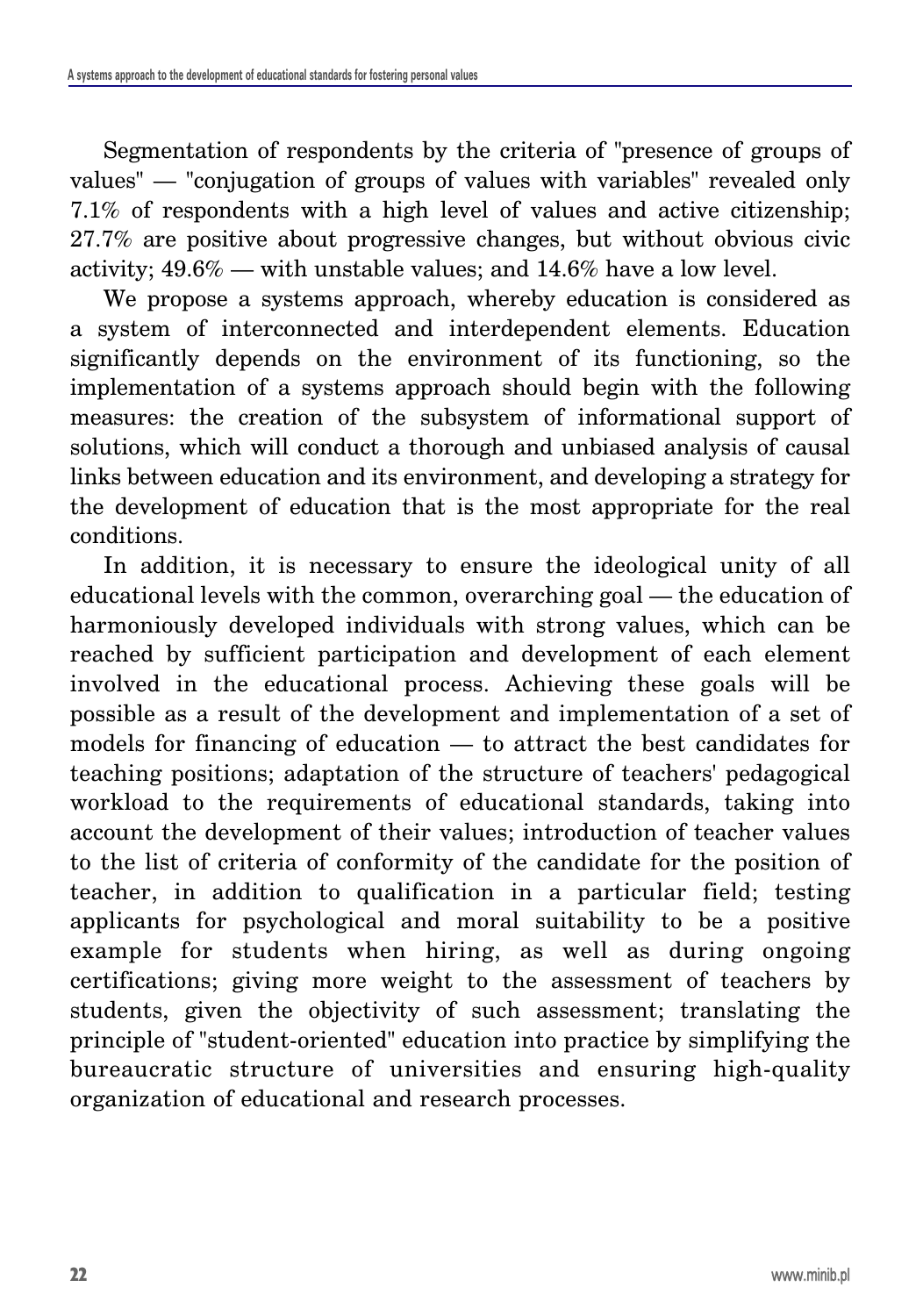# **References**

- 1. Antokhov, A. & Kotel'ban, C., (2019). Reguliuvannia innovatsiynogo rozvytku ekonomiky v umovakh globalizatsiyi: zmist, metody, instrumenty, [Regulation of innovative economic development in the context of globalization: content, methods, tools]. *Innovatsiyna ekonomika*, *1–2*(78), 41–35. Retrieved from: http://ie.at.ua/IE\_2019/ inneko\_1-2-78-2019.pdf
- 2. Beck, I., (2001). Pochuttia tsinnosti inshoii liudyny jak moral'nyy priorytet osobystosti, [Sense of value of another person as a moral priority of the individual]. *Pochatkova shkola*, *12*, 32–35.
- 3. Bilorus, O., Vlasov, V., Hrycenko, A., & Yefymenko, T., (2019). *Global'na konvergentnomerezheva finansova ekonomika*, [Global converged-network financial economy]. Kyiv, Globe Edit, 612. Retrieved from: http://www.nas.gov.ua/EN/Book/Pages/default. aspx?BookID=0000015932
- 4. Danylovych-Kropyvnits'ka, M., (2016). Informatsiyna ekonomika yak platforma merezhyzatsiyi, [Information economy as a networking platform]. *Ekonomika i suspil'stvo*, *7*, 273–278. Retrieved from: http://economyandsociety.in.ua/journal/7\_ukr/46.pdf
- 5. ECHO European Commission, Directorate-General for European Civil Protection and Humanitarian Aid Operations, (2020). *Combined evaluation of the European Union's humanitarian interventions in Iraq and in the protection sector, 2014–2018*: final report, Publications Office. https://data.europa.eu/doi/10.2795/492838
- 6. *Filisofs'kyi entsyklopedychnyi slovnyk*, (2002). [Philosophical encyclopedic dictionary], Kyiv, Instytut filosofii imeni Grygoriia Skovorody NAN Ukrainy, Abrys, 74. Retrieved from: https://chtyvo.org.ua/authors/Shynkaruk\_Volodymyr/Filosofskyi\_entsyklopedychnyi\_slovnyk/
- 7. Golovatyi, S., (2011). Triada evropejskych tsinnostei verchovenstvo prava, dempkratiia, prava liudyny — jak osnova ukrains'kogo konstytutsiinogo ladu, [The triad of European values — the rule of law, democracy, human rights — as the basis of the Ukrainian constitutional order]. *Pravo Ukrainy*, *5*, 159–174.
- 8. Gonzales, Ju. & Wagenaar, R., (2003). *Tuning Educational Structures in Europe, Final Report, Phase One*. Retrieved from: http://tuningacademy.org/wp-content/uploads/2014/ 02/TuningEUI\_Final-Report\_EN.pdf
- 9. Haugland, B. & Lassen, R., (2018). Professional formation through personal involvement and value integration. *Nurse Education in Practice*, *29*, 64–69. Retrieved from: https://www.sciencedirect.com/science/article/pii/S1471595317301269
- 10. Krapivny, I., Prokopenko, O., & Shkola, V., (2015). Kontseptual'ni modeli ekonomiky znan', [Conceptual models of knowledge economy]. *Mechanism of Economic Regulation*, *1*, 55–67. Retrieved from: https://mer.fem.sumdu.edu.ua/content/acticles/issue\_24/IVAN\_ V\_KRAPIVNY\_OLGA\_V\_PROKOPENKO\_VIKTORIA\_YU\_SHKOLAConceptual\_Mode l\_of\_the\_Knowledge\_Economy.pdf
- 11. Liebiedieva, L., (2010). Postindustrial'na ekonomika ta postindustrial'ne suspil'stvo: kryteriyi rozmezhuvannia ta isnujuchi modeli, [Post-industrial economy and post-industrial society: demarcation criteria and existing models]. *Ekonomichna teoriia*, *4*, 29–36. Retrieved from: http://www.irbis-nbuv.gov.ua/cgi-bin/irbis\_nbuv/cgiirbis\_64.exe?I21DBN=LINK&P21DBN =UJRN&Z21ID=&S21REF=10&S21CNR=20&S21STN=1&S21FMT=ASP\_meta&C2 1COM=S&2\_S21P03=FILA=&2\_S21STR=Vchtei\_2010\_4\_6